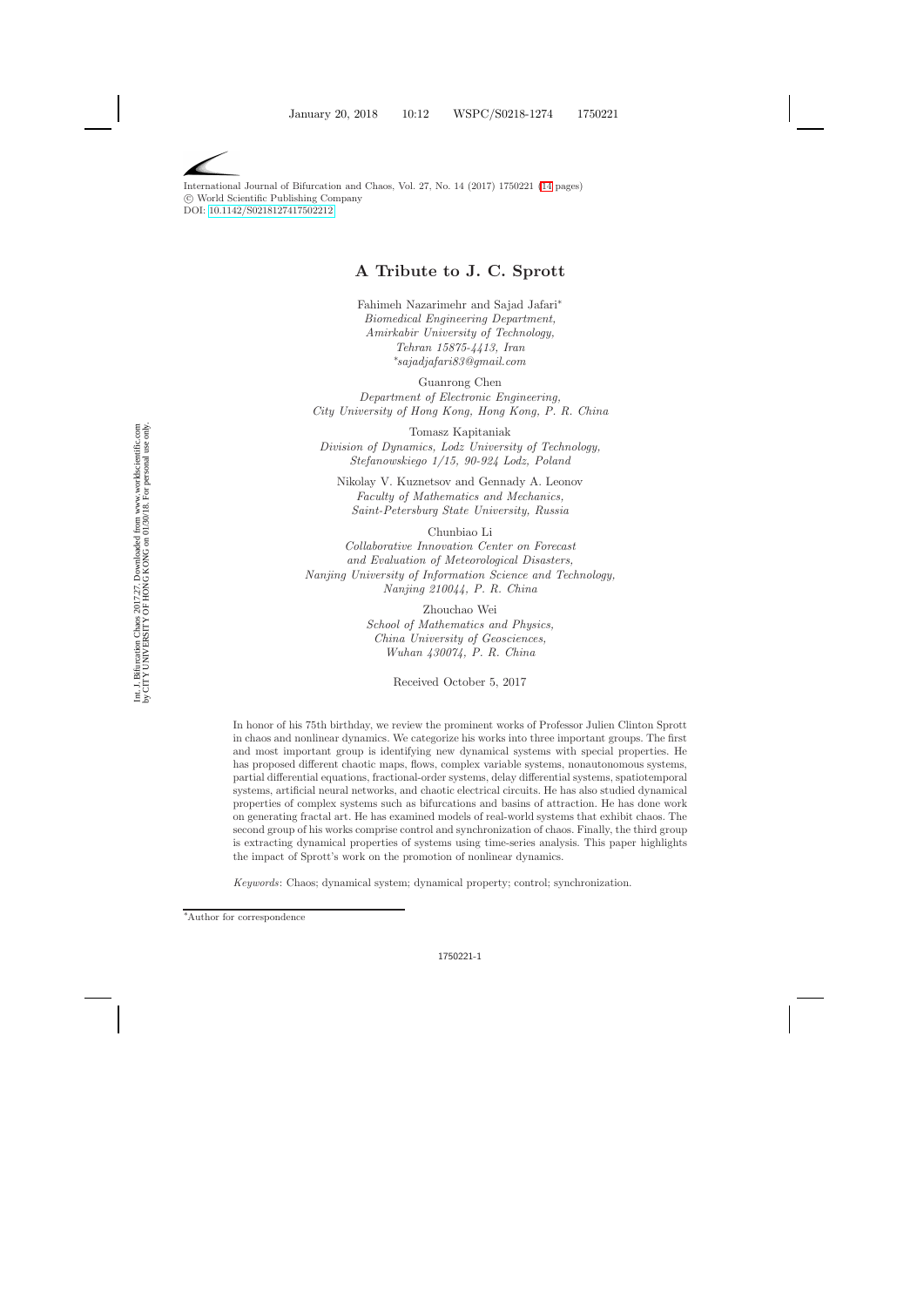## **1. Introduction**

JULIEN CLINTON SPROTT earned his bachelor's degree from MIT in 1964 and his PhD in physics from the University of Wisconsin in 1969. He is an Emeritus Professor of Physics at the University of Wisconsin-Madison. He is the author or coauthor of about 500 papers and a dozen books on topics including plasma physics, chaos, dynamical systems, and fractals. After a 25-year career in experimental plasma physics, he became interested in chaos in 1988 when George Rowlands from the University of Warwick gave a colloquium on the topic for the Physics Department at his university.

Using the primitive personal computers of the day, he developed programs to automate the search for new chaotic systems in an attempt to quantify how common are chaotic solutions in various types of dynamical systems [\[Sprott](#page-11-0), [1993b,](#page-11-0) [1993c](#page-11-1)]. That work led to a search for the algebraically simplest examples of chaotic systems of various types and to the identification of many new chaotic systems with special properties, including many that are algebraically simpler than any that were previously known [\[Sprott](#page-11-2), [1994b](#page-11-2), [1997a](#page-11-3)[,](#page-10-0) [1997b](#page-11-4)[;](#page-10-0) Linz & Sprott, [1999;](#page-10-0) [Sprott](#page-12-0), [2010\]](#page-12-0). His search and analysis programs have been continually refined and widely used for many important subsequent studies.

Professor Sprott has been especially helpful to students and junior scientists in developing their ideas and getting them published. He enjoys his collaborations with such people and humbly admits that most of the ideas for his many recent publications came from his coauthors. The rest of this paper will discuss this research and its importance.

### **2. Review of Publications**

Nonlinear dynamics is an important area of research that has received great attention in recent years, especially since the advent of inexpensive and powerful personal computers. Chaotic behavior is one of the most important phenomena in nonlinear systems. Structural properties of systems that are capable of generating chaotic attractors are a challenging subject in this area. For example, hidden and self-excited attractors have been defined and s[tudied by Leonov and Kuznetsov \[](#page-9-0)Kuznetsov *et al.*, [2011](#page-9-0)[;](#page-10-1) [Kuznetsov](#page-9-1) *et al.*, [2010;](#page-9-1) Leonov & Kuznetsov, [2011a, 2011b](#page-10-1), [2014](#page-10-2); [Leonov](#page-10-3) *et al.*, [2014](#page-10-3); [Leonov](#page-10-4) *et al.*, [2011](#page-10-4), [2012](#page-10-5); [Leonov & Kuznetsov](#page-10-6), [2013a, 2013b;](#page-10-6) [Bragin](#page-7-1) *et al.*, [2011](#page-7-1)]. Self-excited attractors are ones whose basin of attraction is associated with an unstable equilibrium, while hidden attractors have basins of attraction that are not associated with any equilibria. Another example is time-reversible chaotic flows in which the governing equations of the system do not change under the transformation  $t \rightarrow -t$  except for changing the sign of one or more of the variables [\[Sprott](#page-12-1), [2015c](#page-12-1)]. Continuous-time systems with dimensions greater than three can exhibit hyperchaos in which two or more of the Lyapunov exponents are positive.

Sprott has classified strange attractors into three principal classes, hyperbolic, Lorenz-type, and quasi-attractors and discussed the possibility of finding a rigorous mathematical model describing the chaotic attractors [\[Elhadj & Sprott](#page-8-0), [2012d](#page-8-0)]. In 1993 he investigated a subset of maps and flows to determine what fraction of them had chaotic solutions [\[Sprott](#page-11-0), [1993b\]](#page-11-0) and estimated the most probable dimension of their strange attractors [\[Sprott](#page-11-5), [1994a](#page-11-5)]. He also showed how chaos evolves from being relatively rare in low-dimensional systems to generic in high-dimensional artificial neural networks [\[Dechert](#page-8-1) *et al.*, [1999](#page-8-1)] and its persistence (smooth variation of Lyapunov exponents with param[eter changes\)](#page-9-2) [\[Albers](#page-7-2) *et al.*, [2006](#page-7-2); Elhadj & Sprott, [2014\]](#page-9-2).

He described his methods for efficiently searching large classes of discrete and continuous-time systems to find those often tiny regions of parameter space that admit chaos [\[Sprott](#page-11-6), [1993a](#page-11-6)]. Partial differential equations (PDEs) and systems of many ordinary differential equations as well as discretetime neural networks can also generate highdimensional chaos [\[Sprott](#page-12-2), [2008b\]](#page-12-2). He identified those parameters for various common chaotic systems that give the most complex chaotic attractors (the largest attractor dimension) [\[Sprott](#page-12-3), [2007a](#page-12-3)]. Social networks in the real world show weak chaos, and network[s of ODEs can model them \[](#page-8-2)Chlouverakis & Sprott, [2007\]](#page-8-2). Because of the large number of new chaotic systems being published, he proposed a standard for the publication of new chaotic systems that is often used by reviewers in evaluating submissions [\[Sprott](#page-12-4), [2011c](#page-12-4)].

Sprott discussed the concept of robust chaos (the absence of periodic windows or coexisting attractors) [\[Elhadj & Sprott](#page-8-3), [2008c\]](#page-8-3) and proposed a method for generating robust chaos in 2D maps [\[Zeraoulia & Sprott](#page-13-0), [2011](#page-13-0)]. He showed that increasing the dimension of the typical dynamical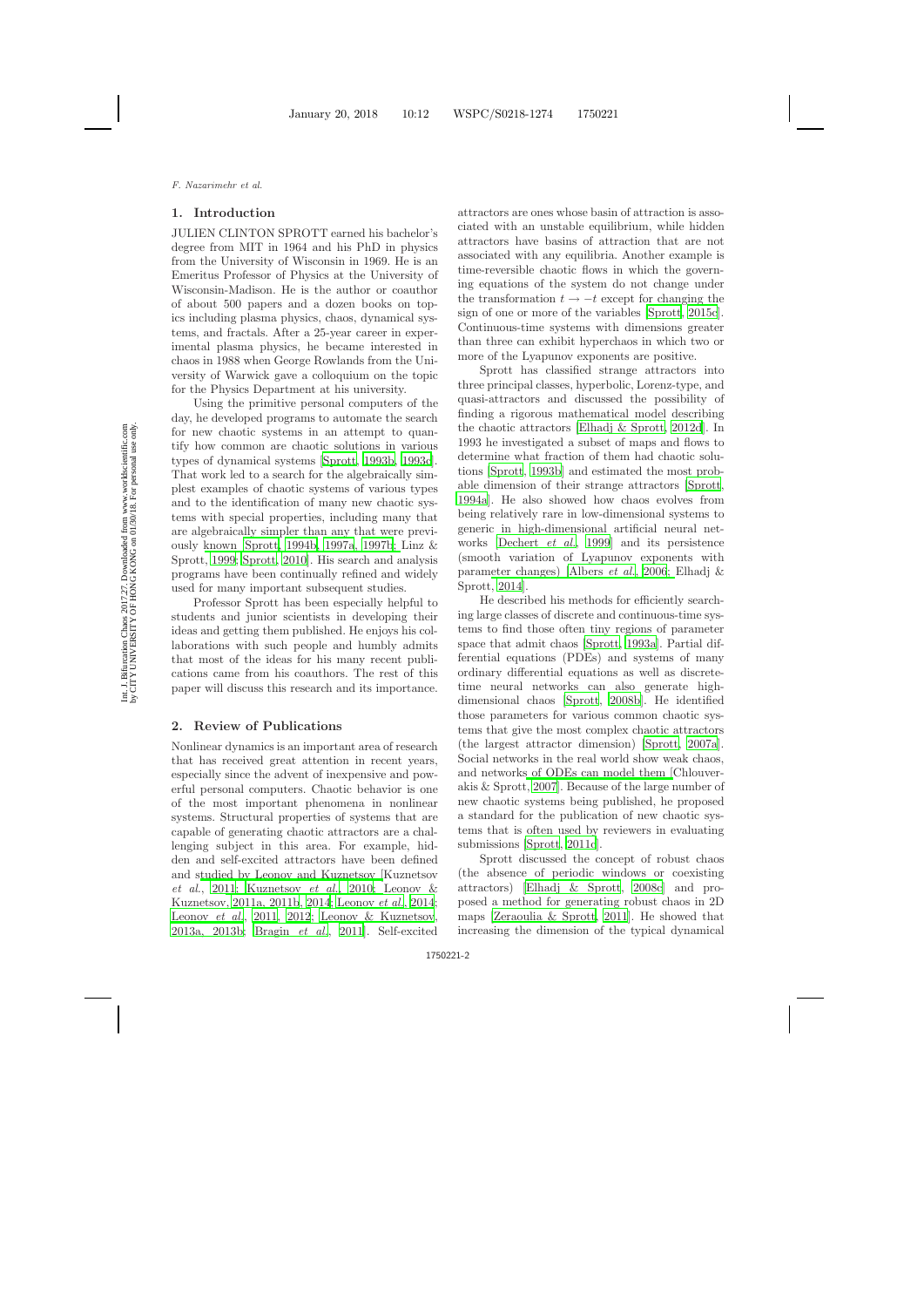system leads to increasing the number of positive Lyapunov exponents and decreasing the number of periodic windows [\[Albers](#page-7-3) *et al.*, [2006](#page-7-3); [Albers & Sprott](#page-7-4), [2006c](#page-7-4)]. He determined that bifurcations from fixed points of large dynamical systems are typically due to complex eigenvalues leading t[o a Neimark–Sacker bifurcation \[](#page-7-5)Albers & Sprott, [2006a](#page-7-5)]. He has reviewed 2D rational mappings, hyperbolic structure, structural stability, some questions about periodic, homoclinic, and heteroclinic orbits, classification of chaos, and some questions about chaotification of dynamical systems [\[Elhadj & Sprott](#page-8-4), [2011c](#page-8-4)]. He has studied structural stability as a condition for robustness of invariant sets in 3D quadratic mappings [\[Zeraoulia & Sprott](#page-13-1), [2012](#page-13-1)]. He has shown the existence of invariant sets (universal basins of attraction) for typical nonlinear, hi[gh-dimensional dynamical systems \[](#page-9-3)Elhadj & Sprott, [2013b](#page-9-3)]. He has also shown that special nonlinearities with partial information in the variable can lead to chaos (by omitting amplitude or polarity information in the feedback loop) [Li *[et al.](#page-10-7)*, [2016c](#page-10-7)]. In the following subsections, various aspects of his studies are described in more detail.

# **2.1.** *Dynamical systems and their properties*

This subsection surveys some of Sprott's work in generating new chaotic systems and investigating their behavior.

#### 2.1.1. *Chaotic maps*

Some of the simplest examples of chaos arise in iterated maps in which time advances in discrete steps. Sprott has found some new maps with specific fractal attractors [\[Elhadj & Sprott](#page-8-5), [2008b](#page-8-5), [2010c](#page-8-6)]. A 2D multifold map with a period-doubling route to chaos has been proposed [\[Elhadj & Sprott](#page-8-7), [2008c](#page-8-7)] as well as an unusual map with a rational function [\[Elhadj & Sprott](#page-8-8), [2011b](#page-8-8)]. Piecewise-linear maps are important because they sometimes facilitate analytic analysis [\[Elhadj & Sprott](#page-8-9), [2011a](#page-8-9)]. A robust homoclinic chaotic system involving a piecewisesmooth map which is a combination of the Hénon and [Lozi systems has been discussed \[](#page-8-10)Elhadj & Sprott, [2012f](#page-8-10)] as well as a piecewise-linear map with the same nonlinearity as Chua's circuit and capable of generating single and multiscroll chaotic and hyperchaotic attractors [\[Elhadj & Sprott](#page-8-11), [2009c](#page-8-11)]. Sprott proposed a criteria for 2D quadratic maps that can ensure the solution is either chaotic or nonchaotic [\[Elhadj & Sprott](#page-8-12), [2009a](#page-8-12)]. The dynamics of a 2D Hénon-like mapping with an unknown boun[ded function has been discussed \[](#page-8-10)Elhadj & Sprott, [2012f](#page-8-10)],and a rigorous proof that the exact value of the overall period of a particular 2D chaotic attractor from an iterated map is two was provided by partitioning and quantizing the map into disconnected sets [\[Elhadj & Sprott](#page-9-4), [2013a](#page-9-4)]. Also, a chaotic 2D map surrounded by nested invariant tori has been proposed [\[Elhadj & Sprott](#page-8-13), [2012a](#page-8-13)], and it was shown that S-unimodal maps are Collet–Eckmann in a limited interval of their bifurcation parameter [\[Elhadj & Sprott](#page-8-14), [2012g](#page-8-14)]. A monomial Hénon mapping was introduced using a 2D monomial term in the classical Hénon map [Elhadj  $&$  Sprott, [2013c](#page-9-5)].

#### 2.1.2. *Chaotic flows*

Sprott has extensively studied chaotic systems of ODEs [\[Sprott](#page-12-5), [2010](#page-12-5)]. In 1994, he published a classic paper describing 19 chaotic flows that were simpler than any previously known with only five terms and two quadratic nonlinearities or six terms and one quadratic nonlinearity [\[Sprott](#page-11-7), [1994b](#page-11-7)]. In 1996, he identified the algebraically simplest dissipative chaotic flow with five terms and a single quadratic nonlinearity [\[Sprott](#page-11-8), [1997a](#page-11-8)]. Some other simple chaotic jerk flows with quadratic, cubic, and exponential nonlinearities were introduced [\[Sprott](#page-11-9), [1997b](#page-11-9); [Munmuangsaen](#page-11-10) *et al.*, [2011](#page-11-10)]. He also found the simplest 3D chaotic system with only one nonlinearity in the form of the modulus of the dynamical variable [\[Linz & Sprott](#page-10-8), [1999](#page-10-8); [Sprott](#page-12-6), [2006a](#page-12-6)].

A unified chaotic system containing Lorenz, Chua, and some other systems was introduced [\[Elhadj & Sprott](#page-8-15), [2010a](#page-8-15)]. Hyperjerk systems have been investigated with their chaotic and hyperchaotic attractors [\[Chlouverakis & Sprott](#page-8-16), [2006](#page-8-16)]. A new category of 3D diffeomorphisms with constant Jacobian and different behaviors was proposed [\[Elhadj & Sprott](#page-8-17), [2009b](#page-8-17)]. Sprott has investigated the time evolution of some maps and flows in ter[ms of higher-order moments \[](#page-11-11)Rowlands & Sprott, [2008](#page-11-11)]. A chaotic jerk system with a piecewise-exponential nonlinearity has been introduced [\[Sun & Sprott](#page-12-7), [2009b](#page-12-7)]. Sprott investigated the equivalence between 4D autonomous dynamical systems and hyperjerk systems [\[Elhadj & Sprott](#page-9-6), [2013e](#page-9-6)]. Some conditions for the nonexistence of homoclinic and heteroclinic orbits and Shilnikov chaos in n-dimensional smooth flows have been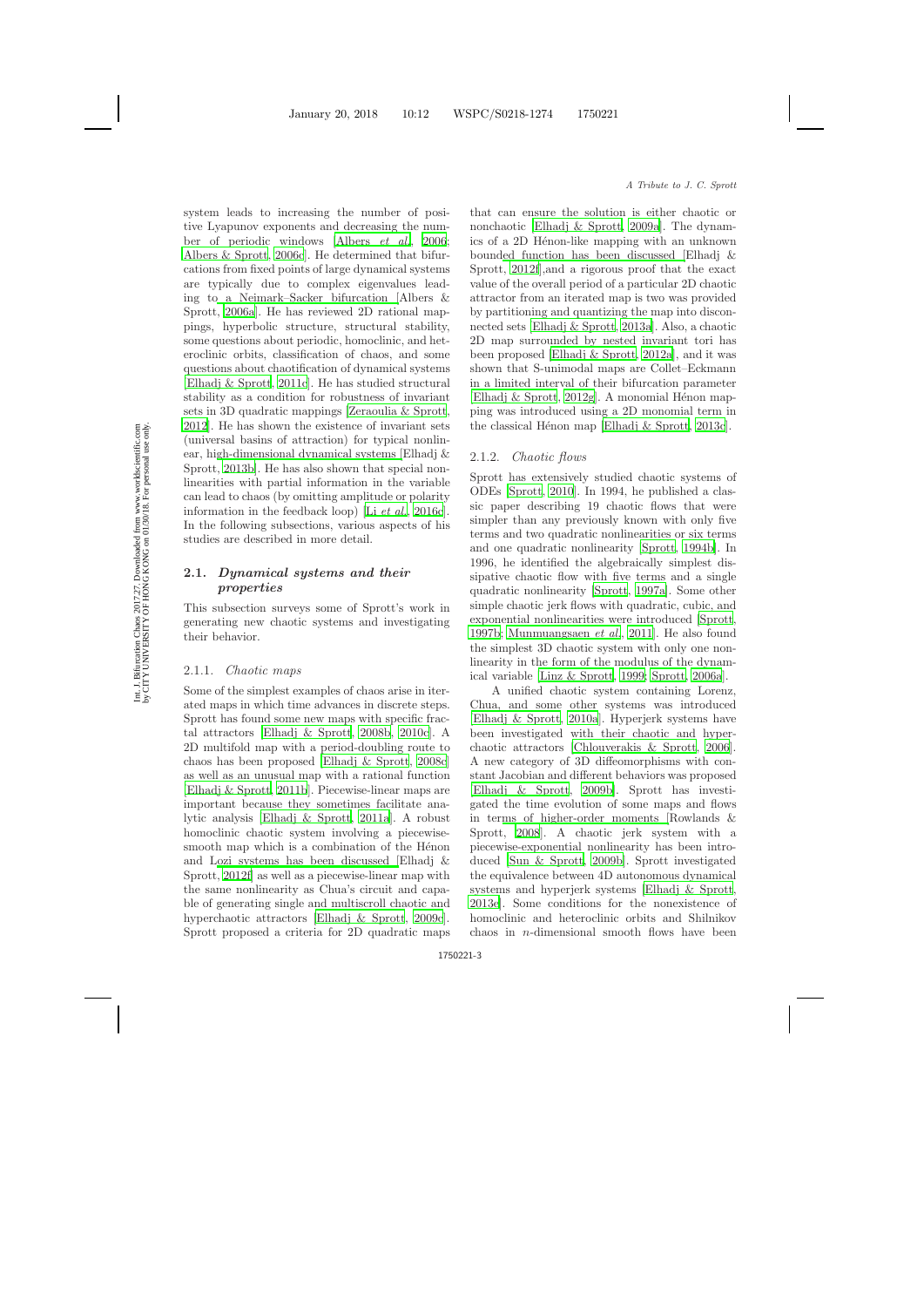presented [\[Elhadj & Sprott](#page-8-18), [2012e\]](#page-8-18) and a method for generating n-scroll chaotic attractors in 3D flows was proposed [\[Elhadj & Sprott](#page-9-7), [2013d\]](#page-9-7).

Sprott also proposed different types of systems with hidden attractors such as systems without any equilibria [\[Jafari](#page-9-8) *et al.*, [2013;](#page-9-8) [Jafari](#page-9-9) *et al.*, [2015b](#page-9-9)], systems with one stable equilibrium [\[Molaie](#page-11-12) *et al.*, [2013;](#page-11-12) [Sprott](#page-12-8) *et al.*, [2015](#page-12-8); [Baghdadi](#page-7-6) *et al.*, [2015](#page-7-6)], systems with lines of equilibria [\[Jafari](#page-9-9) *et al.*, [2015b](#page-9-9); [Jafari & Sprott](#page-9-10), [2013](#page-9-10), [2015\]](#page-9-11), systems with a plane of equilibria [\[Jafari](#page-9-12) *et al.*, [2016b](#page-9-12)], systems with surfaces of equilibria [\[Jafari](#page-9-13) *et al.*, [2016c](#page-9-13)], systems with a curve of equilibria [\[Barati](#page-7-7) *et al.*, [2016](#page-7-7)], and systems [with circular and square equilibria \[](#page-9-14)Gotthans *et al.*, [2016\]](#page-9-14). Dynamical behaviors of the Moffatt system and its hidden chaotic attractors have been demonstrated [Wei *[et al.](#page-13-2)*, [2017](#page-13-2)].

A 4D system without any equilibria with multistability has been investigated [\[Li & Sprott](#page-10-9), [2014b](#page-10-9)]. He has proposed a four-wing chaotic system with symmetric bistability [Li *[et al.](#page-10-10)*, [2015b](#page-10-10)]. He showed that the Wang–Chen system which has a chaotic attractor with one stable equilibrium has a coexisting limit cycle, giving a system with three types of coexisting attractors [\[Sprott](#page-12-9) *et al.*, [2013](#page-12-9)]. A new chaot[ic system with multistability was proposed \[](#page-10-11)Li *et al.*, [2016a](#page-10-11)], and amplitude and phase control methods are applied to it. A 3D flow with involutional symmetry has been proposed [\[Sprott](#page-12-10), [2014b](#page-12-10)] as well as a new 3D chaotic flow with many regions of multistability [\[Li & Sprott](#page-10-12), [2013b\]](#page-10-12). Sprott has proposed two autonomous 3D chaotic flows with a continuously adj[ustable attractor dimension \[](#page-11-13)Munmuangsaen *et al.*, [2015](#page-11-13)]. He proposed a 3D chaotic flow, all of whose terms except one are quadratic [\[Li & Sprott](#page-10-13), [2014a](#page-10-13)]. He showed that the extreme multistability which is discussed in [Hens *[et al.](#page-9-15)*, [2012](#page-9-15)] can be achieved in any dynamical system by adding extraneous variables and using their initial conditions in place of the existing parameters or as additional parameters [\[Sprott & Li](#page-12-11), [2014\]](#page-12-11).

He described a new system with a hidden attractor and proposed a likelihood score in a Gaussian Mixture Model which can estimate the system's parameter [Lao *[et al.](#page-9-16)*, [2014\]](#page-9-16). He proposed a hype[rchaotic system with a line of equilibria \[](#page-10-14)Li *et al.*, [2014a](#page-10-14)]. It has two symmetric limit cycles that merge together to form a strange attractor. A simple 3D time-reversible system of ODEs has been described which has nested conservative quasi-periodic tori coexisting with a dissipative chaotic attractor [\[Sprott](#page-12-12), [2014a\]](#page-12-12). A piecewise-linear hyperchaotic system with a signum nonlinearity and absolute values has been presented [Li *[et al.](#page-10-15)*, [2014b](#page-10-15)]. A simple time-reversible 3D chaotic flow with a polynomial nonlinearity has been described [\[Sprott](#page-12-1), [2015c\]](#page-12-1). Some 3D chaotic flows with hidden attractors and multistability have been proposed [\[Sprott](#page-12-13), [2015b\]](#page-12-13). Using a chaotic hyperbolic system and a synchronization technique, he has proposed a method for generating chaotic hyperbolic systems [\[Elhadj & Sprott](#page-8-19), [2012c](#page-8-19)], and he introduced a 3D chaotic jerk system with a single nonhyperbolic equilibrium [Wei *[et al.](#page-13-3)*, [2015](#page-13-3)].

Sprott showed that perpetual points are limited in finding dissipativity of systems [\[Jafari](#page-9-17) *et al.*, [2015a](#page-9-17)] as proposed by [Prasad](#page-11-14) [\[2015](#page-11-14)]. Four categories of chaotic flows with and without fixed points and perpetual points have been discussed [\[Nazarimehr](#page-11-15) *et al.*, [2017b\]](#page-11-15). It was shown that perpetual points are not sufficient for locating hidden attractors as originally hoped [\[Nazarimehr](#page-11-16) *et al.*, [2017c\]](#page-11-16). Different behaviors of the Kingni–Jafari system have been investigated [Wei *[et al.](#page-13-4)*, [2016\]](#page-13-4), especially its unstable behaviors.

He explored a new regime of chaotic flows with offset boosting [\[Li & Sprott](#page-10-16), [2016](#page-10-16)] and a 4D hyperjerk system with an exponential nonlinearity and its realization with field programmable analog arrays [\[Dalkiran & Sprott](#page-8-20), [2016](#page-8-20)]. Flows with spatiallyperiodic functions such as the sine can generate elegant chaotic behaviors and deterministic fractional Brownian motion [\[Sprott & Chlouverakis](#page-12-14), [2007](#page-12-14)]. He proposed a chaotic system with selfreproduction using a sine function that leads to an infinite number of multistable attractors that can be used as a model for memory [Li *[et al.](#page-10-17)*, [2017b](#page-10-17)]. Asymmetric dynamical systems can generate symmetric coexisting attractors, which is called conditional symmetry, and chaotic flows with such conditional symmetry have been presented [Li *[et al.](#page-10-18)*, [2017d](#page-10-18)]. He proposed a new chaotic flow with an infinite number of strange attractors [Li *[et al.](#page-10-19)*, [2017c](#page-10-19)] and described a periodically-forced system with an infinite number of coexisting limit cycles, attracting tori, and strange attractors [\[Sprott](#page-12-15) *et al.*, [2017](#page-12-15)]. He proposed a chaotic flow, all of whose terms are quadratic except one which is linear and whose coefficient controls the amplitude and frequency of oscillations without inducing bifurcations [Li *[et al.](#page-10-20)*, [2017a](#page-10-20)].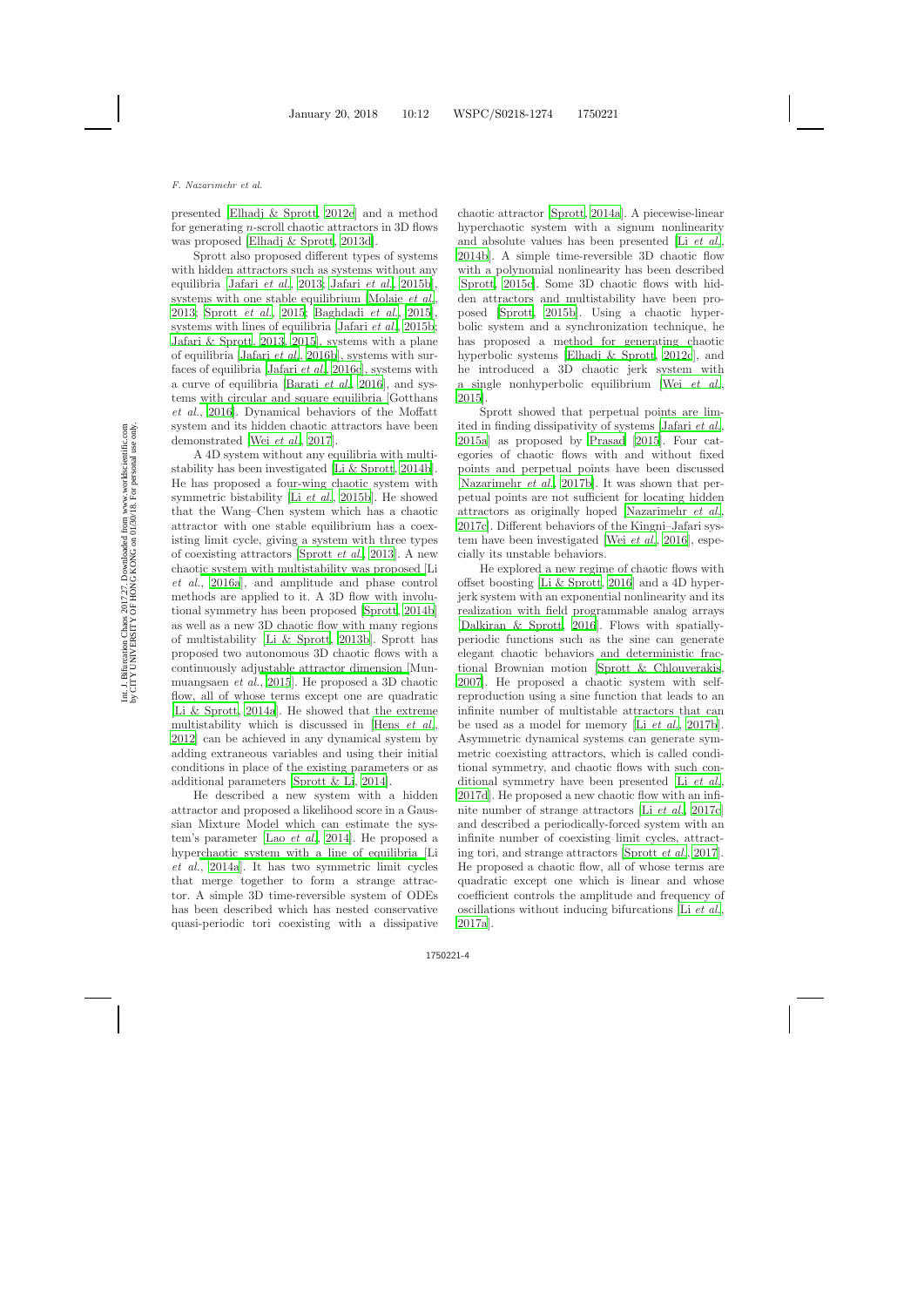Sprott has examined simplifications of the Lorenz system and proposed a chaotic system with two fewer terms and a single parameter [\[Sprott](#page-12-16), [2009b](#page-12-16); [Sun & Sprott](#page-12-17), [2009a](#page-12-17)] and a fractional-order simplified Lorenz system [Sun *[et al.](#page-12-18)*, [2010](#page-12-18)]. Hyperchaotic behavior of a new simplified Lorenz system with a sinusoidally-forced parameter and feedback control were investigated [Sun *[et al.](#page-12-19)*, [2012](#page-12-19)]. He also investigated the fractal basin of the Lorenz model [\[Djellit](#page-8-21) *et al.*, [2011](#page-8-21)] and of a modified Lorenz system [\[Djellit](#page-8-22) *et al.*, [2015](#page-8-22)]. He examined the Lorenz syste[m in a new region of parameter space \[](#page-10-21)Li & Sprott, [2014d](#page-10-21)] and found a previously unknown regime of multistability. He proposed a partial and complete piecewise-linear version of the Lorenz system which has an independent total amplitude control parameter [Li *[et al.](#page-10-22)*, [2015c](#page-10-22)]. The Lorenz system (with slightly changed parameters) exhibits tristability with two stable equilibria and one strange attractor, and its basins of attraction were examined using a 3D printer [\[Xiong](#page-13-5) *et al.*, [2017](#page-13-5)]. Also, a modified Chua circuit with one, two, and three scrolls was introduced [\[Elhadj & Sprott](#page-8-23), [2010b](#page-8-23)]. He has shown that the Lorenz and Chen systems have the same attractor in  $t \to \infty$  and  $t \to -\infty$ , respectively, and some of the behaviors of these two models which are equivalent have been investigated [\[Sprott](#page-12-20), [2015a](#page-12-20)]. He studied the synchronization of two Rössler systems with a temporally-periodic coupling term [\[Buscarino](#page-7-8) *et al.*, [2017](#page-7-8)].

## 2.1.3. *Chaotic systems with complex variables*

Complex-variable chaotic systems have been relatively less studied, but Sprott has identified the simplest nonautonomous [\[Marshall & Sprott](#page-10-23), [2009](#page-10-23)] and autonomous [\[Marshall & Sprott](#page-10-24), [2010](#page-10-24)] examples of such systems.

### 2.1.4. *Nonautonomous chaotic systems*

Externally driven systems generally have a more complex behavior and a higher-dimension attractor than an autonomous system with the same number of variables. Chaotic flows with a sinusoidal drive and a cubic nonlinearity [\[Gottlieb & Sprott](#page-9-18), [2001](#page-9-18)] and a signum nonlinearity [\[Sun & Sprott](#page-12-21), [2010](#page-12-21)] have been examined. Also, the logistic map with a time-varying parameter has been discussed [\[Mirus & Sprott](#page-11-17), [1999b](#page-11-17); [Elhadj & Sprott](#page-8-24), [2008a](#page-8-24)].

#### 2.1.5. *Fractional-order chaotic systems*

Fractional-order chaotic systems are of much current interest. Sprott investigated an electronic chaotic oscillator and a mechanical chaotic jerk model with fractional order  $2 + \varepsilon$  where  $0 < \varepsilon < 1$ [\[Ahmad & Sprott](#page-7-9), [2003](#page-7-9)] as well as a fractionalorder simplified Lorenz system [Sun *[et al.](#page-12-18)*, [2010](#page-12-18)] and synchronized fractional-order systems [\[Chen](#page-8-25) *et al.*, [2012a](#page-8-25); [Chen](#page-8-26) *et al.*, [2012b](#page-8-26)].

#### 2.1.6. *Spatiotemporal chaos*

Mathematical models in ecology often need to incorporate spatial dependence to accurately model realworld systems [\[Wildenberg](#page-13-6) *et al.*, [2006](#page-13-6); [Sprott](#page-12-22), [2012](#page-12-22)]. There are many studies of chaos in systems described by partial differential equations (PDEs). Chao[tic behaviors of Lotka–Volterra models \[](#page-12-23)Sprott *et al.*, [2005b](#page-12-23); [Vano](#page-13-7) *et al.*, [2006](#page-13-7)] and their highdimensional extensions [\[Wildenberg](#page-13-6) *et al.*, [2006](#page-13-6)] have been studied. A spatiotemporal chaotic system with cyclic sym[metry has been investigated \[](#page-8-27)Chlouverakis & Sprott, [2007](#page-8-27)]. Sprott has discussed the Kuramoto–Sivashinsky equation as a simple chaotic partial differential equation and searched for even simpler examples [\[Brummitt & Sprott](#page-7-10), [2009](#page-7-10)].

#### 2.1.7. *Other chaotic systems*

Delay in discrete and continuous systems can cause more complex behaviors [\[Sprott](#page-12-24), [2006b](#page-12-24), [2007b](#page-12-25)]. In addition, Sprott studied the use of artificial neural networks for generating chaos [\[Sprott](#page-11-18), [1998](#page-11-18)].

#### 2.1.8. *Bifurcations*

Bifurcations are important in nonlinear dynamical systems, and Sprott has done much work in this area. He showed that the most probable route to chaos in high-dimensional artificial neural networks is the quasi-periodic route and that increasing the dimension of a system makes chaotic solutions more likely [\[Albers](#page-7-11) *et al.*, [1998](#page-7-11)]. He showed that the most probable route to chaos in high-order systems is thr[ough Neimark–Sacker bifurcations \[](#page-7-12)Albers & Sprott, [2006b](#page-7-12)].

#### 2.1.9. *Basins of attraction*

Complex dynamical systems can generate different attractors, each with a basin of attraction. Such systems are multistable, and they are important in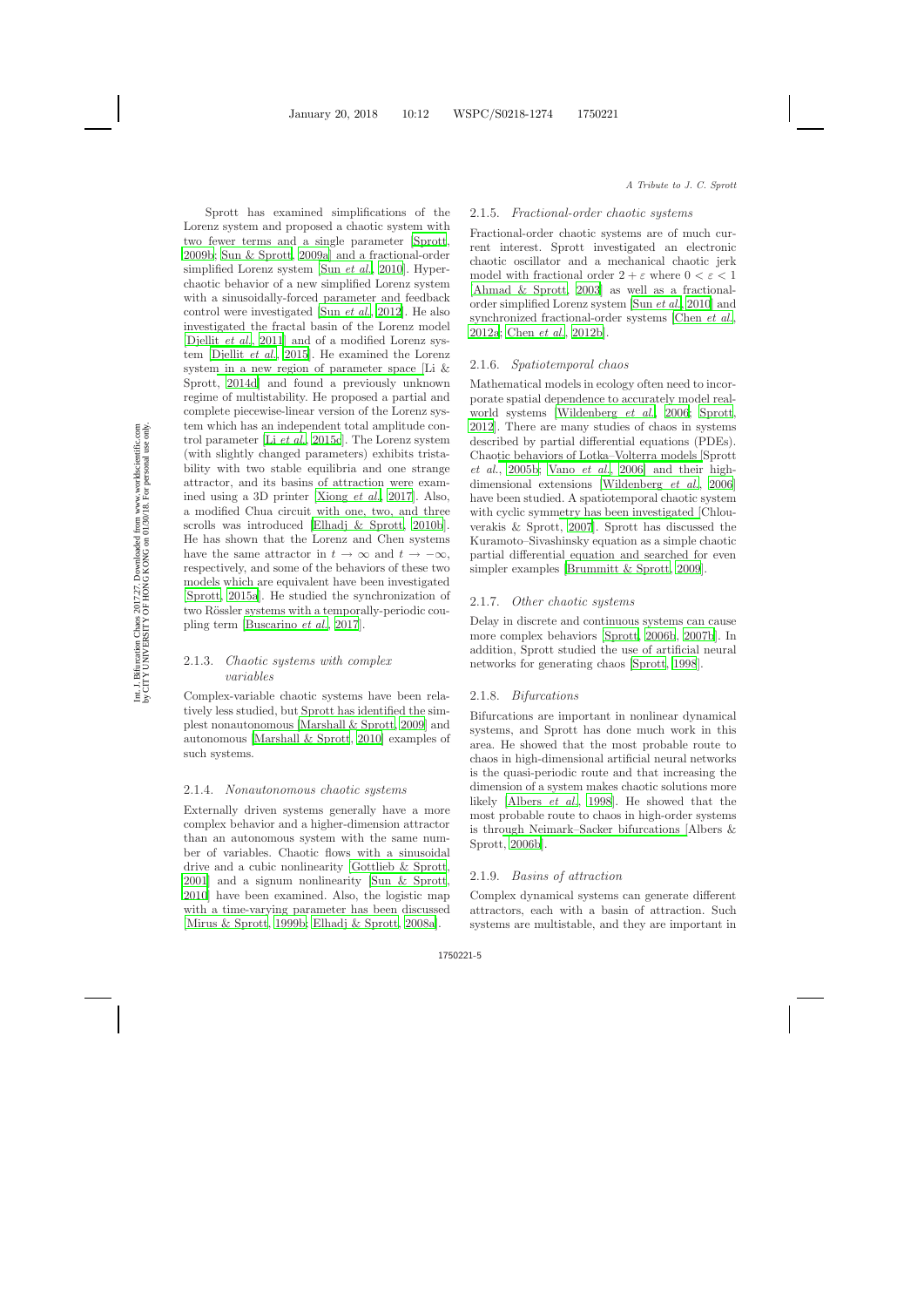the engineering applications since a small perturbation can cause a huge shift in the system's state from one attractor to another. Sprott has investigated multistability in many systems such as the delayed Hénon map [\[Sprott](#page-12-26), [2006b](#page-12-26)]. He has shown that symmetric chaotic flows such as the Rössler system have regimes of multistability not previously known [\[Sprott & Li](#page-12-27), [2017\]](#page-12-27), and he has categorized basins of attractions into four classes depending on their size and extent [\[Sprott & Xiong](#page-12-28), [2015\]](#page-12-28). Coexistence of some strange attractors and limit cycles in symmetric systems has been investigated [Li *[et al.](#page-10-25)*, [2015a](#page-10-25)].

### 2.1.10. *Fractal art*

A byproduct of his search for new chaotic maps and flows has been thousands of examples of fractal strange attractors and their basins of attraction, many of which have aesthetic appeal. Sprott has automated the search for visually interesting fractals and has published many of the most appealing ones along with the algorithms for their production [\[Sprott](#page-11-19), [1992](#page-11-19), [1998](#page-11-20), [2001;](#page-11-21) [Sprott & Pickover](#page-11-22), [1997;](#page-11-22) [Sprott](#page-12-29), [2004a](#page-12-29)[;](#page-8-28) [Taylor & Sprott](#page-13-8), [2008](#page-13-8); Draves *et al.*, [2008;](#page-8-28) [Sprott & Pickover](#page-11-23), [1995;](#page-11-23) [Sprott](#page-11-24), [1996](#page-11-24); [Chapman](#page-8-29) *et al.*, [2005\]](#page-8-29). He was able to demonstrate a relation between the aesthetic appeal and their fractal dimension [\[Sprott](#page-11-6), [1993a](#page-11-6); [Aks & Sprott](#page-7-13), [1996;](#page-7-13) [Draves](#page-8-28) *et al.*, [2008\]](#page-8-28). He had one of the first fractal galleries on the Web (http://sprott.physics. wisc.edu/fractals.htm), and for over 20 years a new "Fractal of the Day" has been regularly produced by his programs. He is currently writing a book, *Elegant Fractals*: *Automated Generation of Computer Art*, to be published in 2018.

#### 2.1.11. *Chaotic electrical circuits*

Sprott has had a long interest in electronic circuits dating back to his teenage years as an amateur radio operator, and his first book was an electronics text [\[Sprott](#page-11-25), [1981](#page-11-25)]. Thus it was natural for him to propose many new examples of chaotic electrical circuits using only resistors, capacitors, diodes, and inverting operational amplifiers mostly based on the simple equations found in his search for new chaotic systems [\[Sprott](#page-11-26), [2000a, 2000b](#page-11-26); [Kiers](#page-9-19) *et al.*, [2004a](#page-9-19); Kiers *[et al.](#page-9-20)*, [2004b;](#page-9-20) [Piper & Sprott](#page-11-27), [2010](#page-11-27); [Sprott](#page-12-30), [2011b](#page-12-30); [Buscarino](#page-7-14) *et al.*, [2016;](#page-7-14) [Sprott](#page-12-0), [2010\]](#page-12-0). He has been especially interested in finding the simplest circuits that oscillate chaotically.

#### 2.1.12. *Chaotic models*

Sprott has also been interested in models of realworld systems that exhibit chaos. For example, he has studied models of plasmas [\[Watts](#page-13-9) *et al.*, [1994](#page-13-9); [Horton](#page-9-21) *et al.*, [2001;](#page-9-21) [Zhdankin & Sprott](#page-13-10), [2013](#page-13-10)], mole[cular dynamics](#page-11-28) [\[Sprott](#page-12-31) *et al.*, [2014](#page-12-31); Patra *et al.*, [2015;](#page-11-28) [Hoover](#page-9-22) *et al.*, [2015](#page-9-22); [Hoover](#page-9-23) *et al.*, [2016a, 2016c;](#page-9-23) [Patra](#page-11-29) *et al.*, [2016;](#page-11-29) [Hoover](#page-9-24) *et al.*, [2016b](#page-9-24)], reaction–diffusion fronts [\[Suwannasen](#page-12-32) *et al.*, [2016](#page-12-32)], [financial markets](#page-9-25) [\[Sprott](#page-12-33), [2004b;](#page-12-33) Gomes & Sprott, [2017](#page-9-25)], human behavior [\[Warren](#page-13-11) *et al.*, [2002](#page-13-11)], romance [\[Sprott](#page-12-34), [2004c](#page-12-34), [2008a](#page-12-35); [Jafari](#page-9-26) *et al.*, [2016a](#page-9-26)], happiness [\[Sprott](#page-12-36), [2005;](#page-12-36) [Tabatabaei](#page-13-12) *et al.*, [2014](#page-13-12)], substance abuse [\[Warren](#page-13-13) *et al.*, [2003\]](#page-13-13), attention deficit disorders [\[Baghdadi](#page-7-6) *et al.*, [2015\]](#page-7-6), postural sway [\[Ghomashchi](#page-9-27) *et al.*, [2010;](#page-9-27) [Ghomashchi](#page-9-28) *et al.*, [2011](#page-9-28)], ecology [\[Wildenberg](#page-13-14) *et al.*, [2006;](#page-13-14) [Sprott](#page-12-35), [2008a](#page-12-35); [Zhdankin & Sprott](#page-13-15), [2010](#page-13-15); [Bolliger](#page-7-15) *et al.*, [2003;](#page-7-15) [Sprott](#page-12-37), [2011a](#page-12-37), [2012](#page-12-38)[;](#page-12-39) [Sprott](#page-11-30) *et al.*, [2002](#page-11-30); Sprott *et al.*, [2005a\]](#page-12-39), music [\[Meloon & Sprott](#page-11-31), [1997\]](#page-11-31), neural systems [\[Molaie](#page-11-32) *et al.*, [2014a](#page-11-32)[\], memory \[](#page-7-16)Aram *et al.*, [2017\]](#page-7-16), and learning [\[Sprott](#page-12-40), [2013](#page-12-40)].

He also proposed a model of the world in which Newton's first and second laws hold, but where the third law takes the form that the forces between any two objects are equal in magnitude *and* direction as might apply in biological systems such as a fox chasing a rabbit, and he found a rich variety of behaviors including chaos for the two-body problem in two spatial dimensions [\[Sprott](#page-12-41), [2009a\]](#page-12-41).

After modeling a complex system, estimating its parameters for different behaviors is desired. Sprott has proposed a new cost function to estimate parameters of chaotic systems with a statistical model of its phase space [\[Shekofteh](#page-11-33) *et al.*, [2015](#page-11-33)] and has provided a new viewpoint for the estimation of model parameters [\[Jafari](#page-9-29) *et al.*, [2014\]](#page-9-29).

## **2.2.** *Control and synchronization of chaotic systems*

Chaos can be either a virtue or a vice, but in either case, it is useful to have some control over it, and many practical applications such as secure communications require the synchronization of two chaotic systems. Sprott's interest in this problem arose from a desire to improve the confinement of plasmas by controlling their ubiquitous magnetic fluctuations. He proposed a control method using periodic parametric perturbations [\[Mirus & Sprott](#page-11-34), [1999a, 1999b](#page-11-34)]. He also described a matrix controller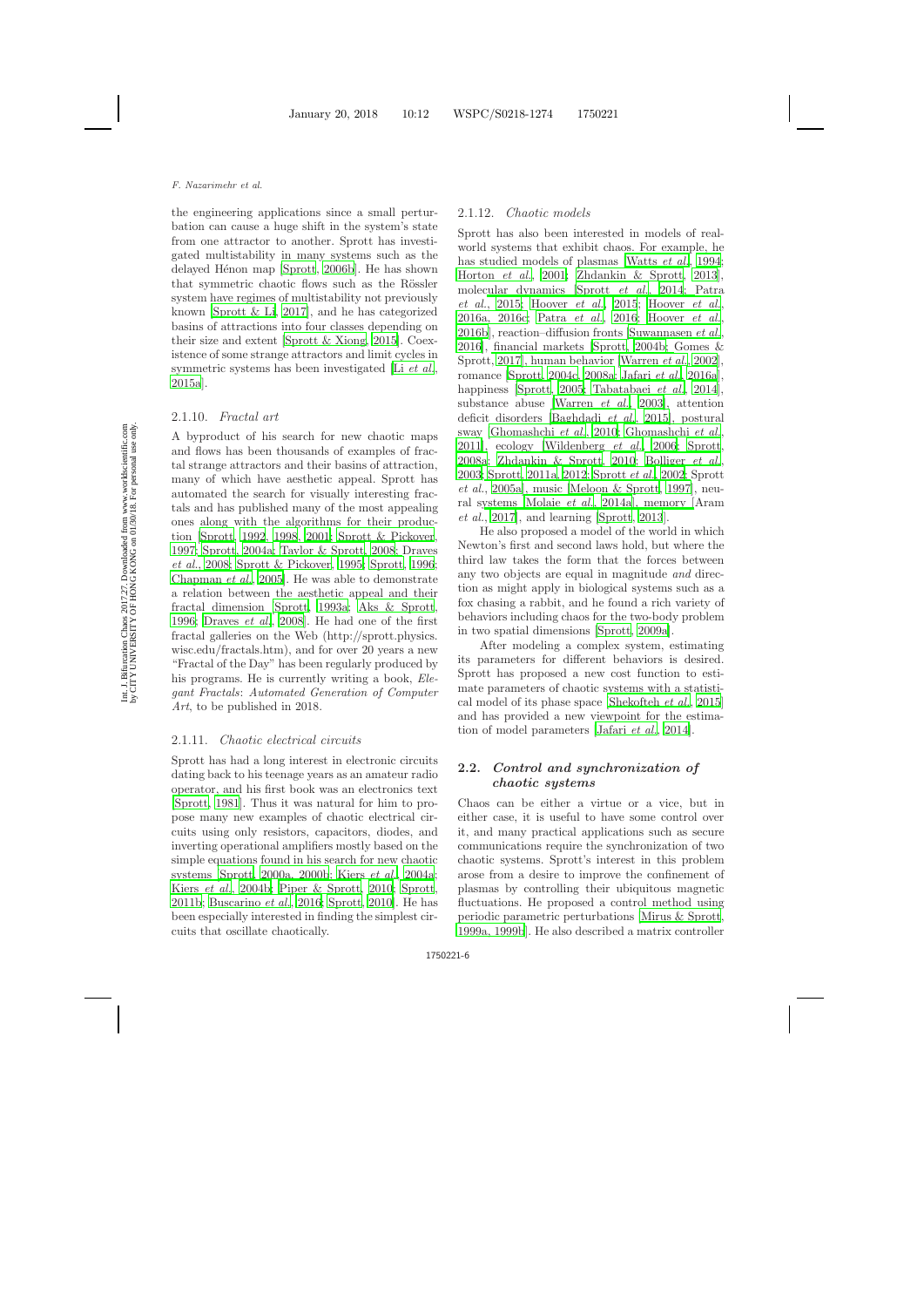for flows to allow a transition between asymptotically [stable limit sets and hyperchaos \[](#page-8-30)Elhadj & Sprott, [2012b](#page-8-30)]. Amplitude control of chaotic systems can be helpful in detecting multistability and hidden attractors [\[Li & Sprott](#page-10-26), [2014c](#page-10-26); Li *[et al.](#page-10-27)*, [2016b](#page-10-27)]. A method for amplitude control of chaotic systems via a control function has been proposed [\[Li & Sprott](#page-10-28), [2013a](#page-10-28)]. He also presented a general method for amplitude control of chaotic systems by changing the degree of some terms in the governing equations [Li *[et al.](#page-10-29)*, [2015d](#page-10-29)].

Sprott has studied the synchronization and anti-synchronization of chaotic systems [\[Chen](#page-8-31) *et al.*, [2013](#page-8-31)]. He also discussed the synchronization of chaotic electronic circuits [Bai *[et al.](#page-7-17)*, [2002](#page-7-17)] and proposed a universal nonlinear control law for synchronization of 3D quadratic flows [\[Elhadj & Sprott](#page-8-32), [2012h](#page-8-32)]. A sliding mode control for synchronizing integer-order chaotic systems and a class of fractional-order chaotic system were also presented [\[Chen](#page-8-25) *et al.*, [2012a](#page-8-25); [Chen](#page-8-26) *et al.*, [2012b](#page-8-26)]. He has proposed an adaptive modified hybrid function projective synchronization for chaotic and hyperchaotic systems with complex variables and parameters [Liu *[et al.](#page-10-30)*, [2016](#page-10-30)].

## **2.3.** *Time-series analysis*

Like so many others, Sprott has been interested in finding evidence of chaos in real-world systems through the analysis of a time series of experimental data. He proposed a method based on singular-value decomposition to model a system using its time series [\[Rowlands & Sprott](#page-11-35), [1992](#page-11-35)]. He has improved the method for calculating the correlation dimension from measured data [\[Sprott & Rowlands](#page-11-36), [2001](#page-11-36)] and investigated the relation between the correlation dimension and the Kaplan–Yorke dimension [\[Chlouverakis & Sprott](#page-8-33), [2005](#page-8-33)]. He proposed a mechanism for detecting weak chaos in complex ecologies [\[Sprott](#page-12-42) *et al.*, [2005a](#page-12-42)]. He described a method to estimate the optimal time-delay embedding dimension [\[Maus & Sprott](#page-10-31), [2011](#page-10-31)] and Lyapunov exponent spectra [\[Maus & Sprott](#page-11-37), [2013](#page-11-37)] using an artificial neural network. Estimating Lyapunov exponents from a time series is an important problem since it can be used to predict tipping (bifurcation) points [\[Nazarimehr](#page-11-38) *et al.*, [2017a](#page-11-38)]. He described a method for noise reduction in respiratory sounds [\[Molaie](#page-11-39) *et al.*, [2014b](#page-11-39)] and proposed using the rate of divergence to differentiate four types of voice signals [\[Calawerts](#page-7-18) *et al.*, [2017](#page-7-18)]. He also proposed a nonlinear model with exogenous inputs (NARX) based on a novel recurrent fuzzy function to predict a chaotic time series [\[Goudarzi](#page-9-30) *et al.*, [2016](#page-9-30)].

# **3. Discussion**

Only a small fraction of low-dimensional chaotic systems exhibit chaos. Professor Sprott has teased out many new examples of chaotic systems over the past three decades. He has published important books such as *Chaos and Time-Series Analysis* [\[Sprott](#page-12-43), [2003](#page-12-43)], and *Elegant Chaos*: *Algebraically Simple Chaotic Flows* [\[Sprott](#page-12-5), [2010](#page-12-5)]. He has developed programs to search for chaotic solutions in different structures of dynamical systems and to analyze their properties. He has proposed many special chaotic systems such as those with hidden attractors and used a variety of tools to study their dynamics. He has modeled many real-world systems and explored methods for chaos control and synchronization. We thank Professor Sprott for his brilliant works over the years.

# **4. Congratulatory Messages to Professor Sprott**

In the following, the authors provide some memories of their collaborations with Professor Sprott.

**Fahimeh Nazarimehr:** Chaos and nonlinear dynamics is a research field with many interesting problems. It is a great honor for me to learn from some of the best scientists in this area. I have collaborated with Professor Sprott and learned much from him. It is my pleasure to see him healthy and remain an enthusiastic pioneer in the field.

**Sajad Jafari:** During my PhD exam, I had no idea about working under the supervision of Professor Hashemi Golpayegani in the field of chaos and nonlinear dynamics. I was afraid of starting something new. However, it was a great luck of my life when he gave me some papers from Professor Sprott and told me to read these papers which are from a wise scientist. That was the beginning of my story with that kind Professor from whom I learned much and owe a lot. I wish him health and happiness forever.

**Guanrong Chen:** Before I met Clint in Hong Kong, I knew he was excellent in chaotic time-series analysis from his popular book *Chaos and Time-Series Analysis*. Through the years after meeting him, I gradually and surprisingly found that he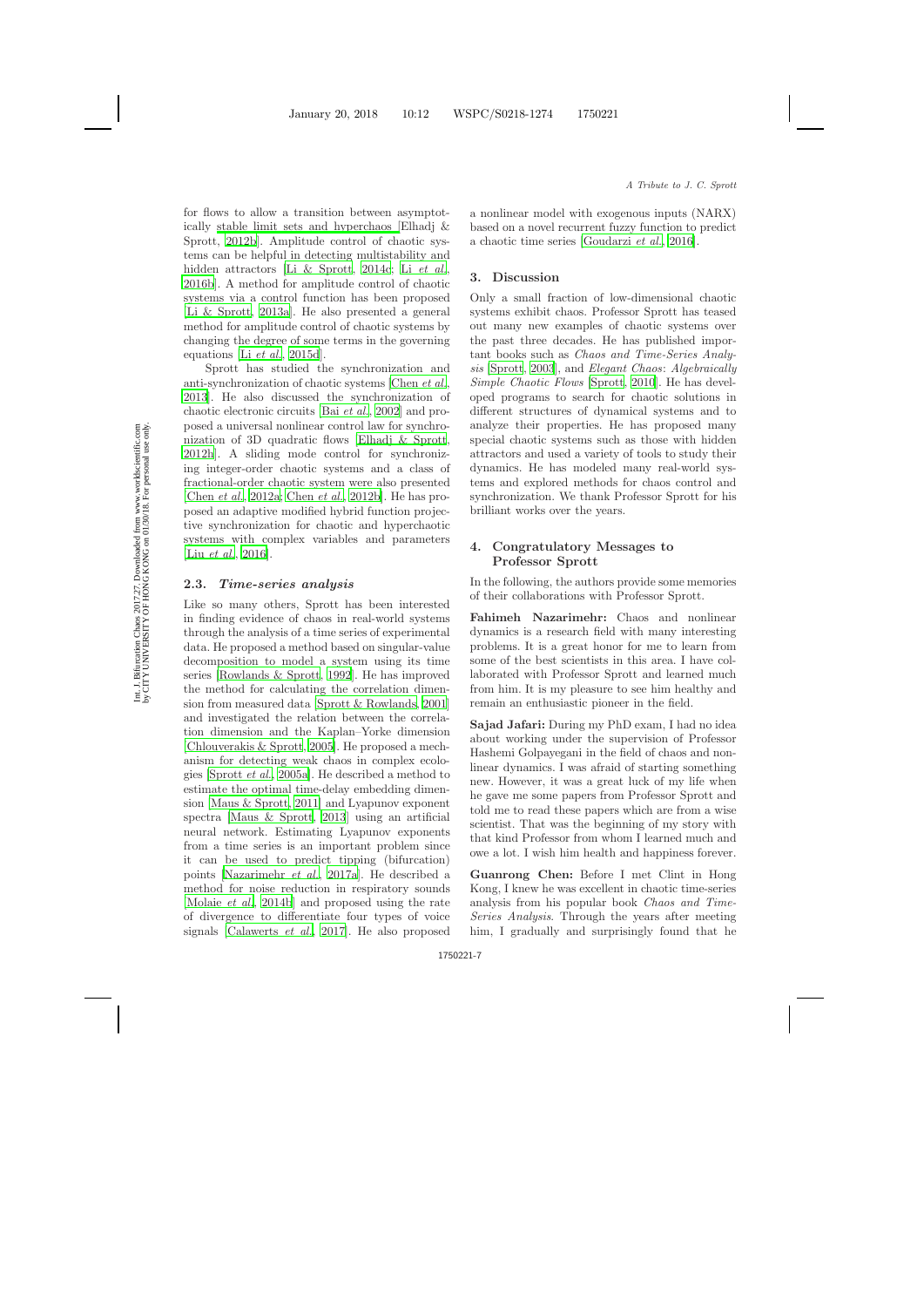is superb in constructing and searching for new kinds of chaotic attractors from lower-dimensional, simply-structured autonomous systems, with some unusual and amazing properties that are unexplained by modern mathematical chaos theory. I consider him an asset to our chaos community.

**Tomasz Kapitaniak:** Clint proposed a number of simple looking, low-dimensional dynamical systems. With these examples, dynamics look simple, strange attractors are not too strange, and hidden attractors are not too deeply hidden, i.e. easy to uncover.

**Gennady A. Leonov and Nikolay V. Kuznetsov:** The elegant and meaningful examples of dynamic systems proposed by Professor Sprott are opening the veil of the mystery of chaos and motivate us to develop new analytical methods for the investigation of chaotic dynamics.

**Chunbiao Li:** I feel that chaos and multistablity is MAGIC when I am working with Professor Sprott. The year of 2012 was a great period in my life since it brought me to work with him. During my time in Madison, we discussed chaos almost every day, and sometimes we played tennis. I wrote a poem to describe that wonderful time. "We played tennis under the cloud; we discussed academic questions under the rain; we said goodbye day after day, but your figure is in my memory every day. I am a visiting scholar from abroad. While I am in your sun, all in all, I hope the days continue and forever be there; I hope the sky and cloud bring my best wishes to you everywhere."

**Zhouchao Wei:** First of all, I, together with my friends, wish to send our best wishes to Professor Sprott on the occasion of his 75th birthday. I have known Professor Sprott since my first year as a graduate student at Guangzhou in the fall of 2007. Professor Sprott has made great contributions to chaos research. He was always encouraging, even when we did not agree. (He was much more rigorous than me.) He was a true mentor, and I am grateful for the experience and all the ideas he provided me.

### <span id="page-7-0"></span>**References**

- <span id="page-7-9"></span>Ahmad, W. M. & Sprott, J. C. [2003] "Chaos in fractional-order autonomous nonlinear systems," *Chaos Solit. Fract.* **16**, 339–351.
- <span id="page-7-13"></span>Aks, D. J. & Sprott, J. C. [1996] "Quantifying aesthetic preference for chaotic patterns," *Empir. Stud. Arts* **14**, 1–16.
- <span id="page-7-11"></span>Albers, D. J., Sprott, J. C. & Dechert, W. D. [1998] "Routes to chaos in neural networks with random weights," *Int. J. Bifurcation and Chaos* **8**, 1463–1478.
- <span id="page-7-3"></span><span id="page-7-2"></span>Albers, D. J., Sprott, J. C. & Crutchfield, J. P. [2006] "Persistent chaos in high dimensions," *Phys. Rev. E* **74**, 057201.
- <span id="page-7-5"></span>Albers, D. J. & Sprott, J. C. [2006a] "Probability of local bifurcation type from a fixed point: A random matrix perspective," *J. Stat. Phys.* **125**, 885–921.
- <span id="page-7-12"></span>Albers, D. J. & Sprott, J. C. [2006b] "Routes to chaos in high-dimensional dynamical systems: A qualitative numerical study," *Physica D* **223**, 194–207.
- <span id="page-7-4"></span>Albers, D. J. & Sprott, J. C. [2006c] "Structural stability and hyperbolicity violation in high-dimensional dynamical systems," *Nonlinearity* **19**, 1801–1847.
- <span id="page-7-16"></span>Aram, Z., Jafari, S., Ma, J., Sprott, J. C., Zendehrouh, S. & Pham, V.-T. [2017] "Using chaotic artificial neural networks to model memory in the brain," *Commun. Nonlin. Sci. Numer. Simul.* **44**, 449–459.
- <span id="page-7-6"></span>Baghdadi, G., Jafari, S., Sprott, J. C., Towhidkhah, F. & Golpayegani, S. M. R. H. [2015] "A chaotic model of sustaining attention problem in attention deficit disorder," *Commun. Nonlin. Sci. Numer. Simul.* **20**, 174–185.
- <span id="page-7-17"></span>Bai, E.-W., Lonngren, K. E. & Sprott, J. C. [2002] "On the synchronization of a class of electronic circuits that exhibit chaos," *Chaos Solit. Fract.* **13**, 1515– 1521.
- <span id="page-7-7"></span>Barati, K., Jafari, S., Sprott, J. C. & Pham, V.-T. [2016] "Simple chaotic flows with a curve of equilibria," *Int. J. Bifurcation and Chaos* **26**, 1630034-1–6.
- <span id="page-7-15"></span>Bolliger, J., Sprott, J. C. & Mladenoff, D. J. [2003] "Selforganization and complexity in historical landscape patterns," *Oikos* **100**, 541–553.
- <span id="page-7-1"></span>Bragin, V. O., Vagaitsev, V. I., Kuznetsov, N. V. & Leonov, G. A. [2011] "Algorithms for finding hidden oscillations in nonlinear systems. The Aizerman and Kalman conjectures and Chua's circuits," *J. Comp. Syst. Sci. Int.* **50**, 511–543.
- <span id="page-7-10"></span>Brummitt, C. D. & Sprott, J. C. [2009] "A search for the simplest chaotic partial differential equation," *Phys. Lett. A* **373**, 2717–2721.
- <span id="page-7-14"></span>Buscarino, A., Corradino, C., Fortuna, L., Frasca, M. & Sprott, J. C. [2016] "Nonideal behavior of analog multipliers for chaos generation," *IEEE Trans. Circuits Syst.-II* **63**, 396–400.
- <span id="page-7-8"></span>Buscarino, A., Frasca, M., Branciforte, M., Fortuna, L. & Sprott, J. C. [2017] "Synchronization of two Rössler systems with switching coupling," *Nonlin. Dyn.* **88**, 673–683.
- <span id="page-7-18"></span>Calawerts, W. M., Lin, L., Sprott, J. C. & Jiang, J. J. [2017] "Using rate of divergence as an objective measure to differentiate between voice signal types based on the amount of disorder in the signal," *J. Voice* **31**, 16–23.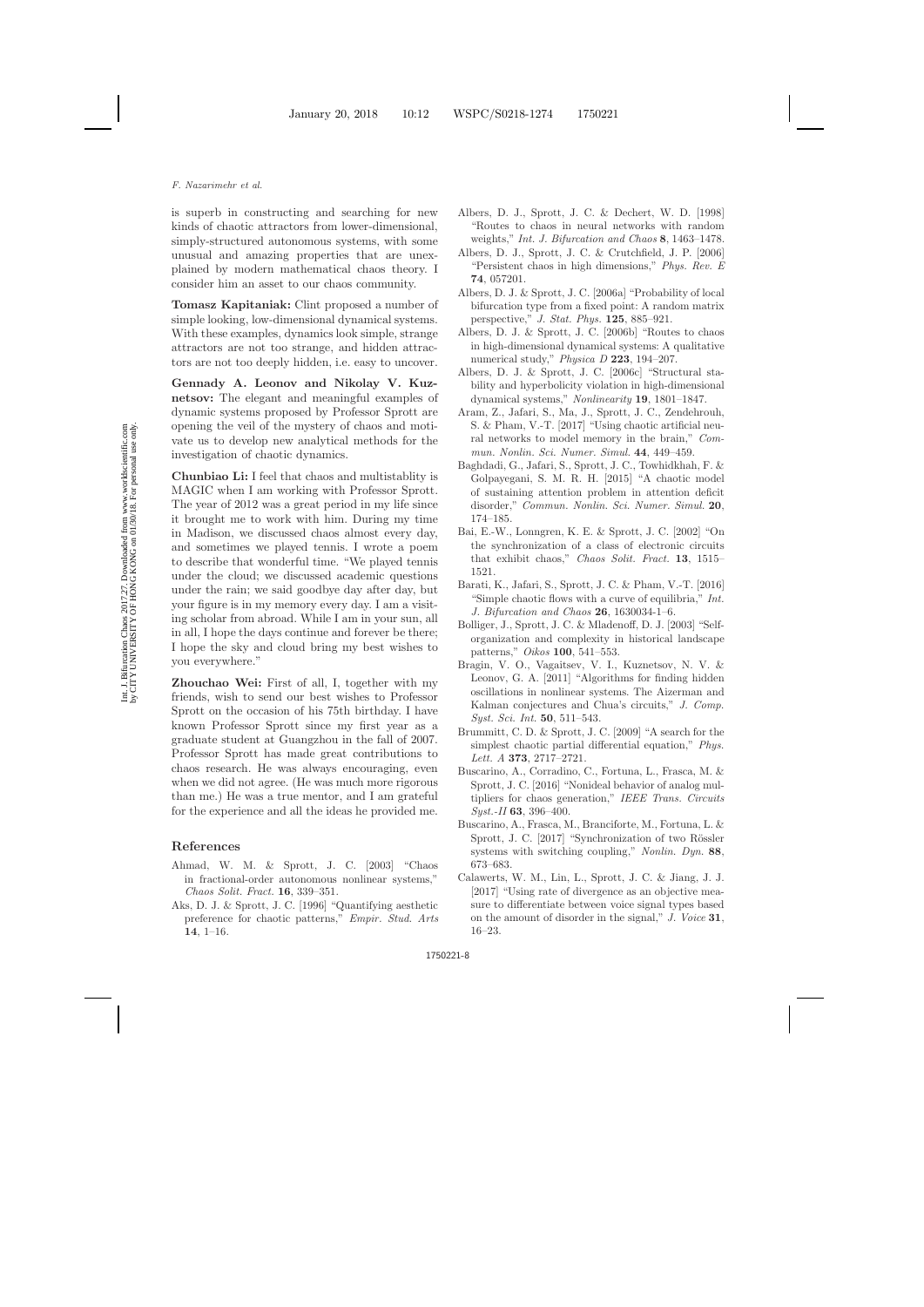- <span id="page-8-29"></span>Chapman, R. S., Sprott, J. C. & Pickover, C. A. [2005] *Images of a Complex World*: *The Art and Poetry of Chaos* (World Scientific, Singapore).
- <span id="page-8-25"></span>Chen, D., Zhang, R., Sprott, J. C., Chen, H. & Ma, X. [2012a] "Synchronization between integer-order chaotic systems and a class of fractional-order chaotic systems via sliding mode control," *Chaos* **22**, 023130.
- <span id="page-8-26"></span>Chen, D., Zhang, R., Sprott, J. C. & Ma, X. [2012b] "Synchronization between integer-order chaotic systems and a class of fractional-order chaotic system based on fuzzy sliding mode control," *Nonlin. Dyn.* **70**, 1549–1561.
- <span id="page-8-31"></span>Chen, D., Zhao, W., Sprott, J. C. & Ma, X. [2013] "Application of Takagi–Sugeno fuzzy model to a class of chaotic synchronization and anti-synchronization," *Nonlin. Dyn.* **73**, 1495–1505.
- <span id="page-8-33"></span>Chlouverakis, K. E. & Sprott, J. C. [2005] "A comparison of correlation and Lyapunov dimensions," *Physica D* **200**, 156–164.
- <span id="page-8-16"></span>Chlouverakis, K. E. & Sprott, J. C. [2006] "Chaotic hyperjerk systems," *Chaos Solit. Fract.* **28**, 739–746.
- <span id="page-8-27"></span><span id="page-8-2"></span>Chlouverakis, K. E. & Sprott, J. C. [2007] "Hyperlabyrinth chaos: From chaotic walks to spatiotemporal chaos," *Chaos* **17**, 023110.
- <span id="page-8-20"></span>Dalkiran, F. Y. & Sprott, J. C. [2016] "Simple chaotic hyperjerk system," *Int. J. Bifurcation and Chaos* **26**, 1650189-1–6.
- <span id="page-8-1"></span>Dechert, W. D., Sprott, J. C. & Albers, D. J. [1999] "On the probability of chaos in large dynamical systems: A Monte Carlo study," *J. Econ. Dyn. Contr.* **23**, 1197– 1206.
- <span id="page-8-21"></span>Djellit, I., Sprott, J. C. & Ferchichi, M. R. [2011] "Fractal basins in the Lorenz model," *Chinese Phys. Lett.* **28**, 060501.
- <span id="page-8-22"></span>Djellit, I., Kilani, B. & Sprott, J. C. [2015] "Broken symmetry in modified Lorenz model," *Int. J. Dyn. Syst. Diff. Eqs.* **5**, 136–148.
- <span id="page-8-28"></span>Draves, S., Abraham, R., Viotti, P., Abraham, F. D. & Sprott, J. C. [2008] "The aesthetics and fractal dimension of electric sheep," *Int. J. Bifurcation and Chaos* **18**, 1243–1248.
- <span id="page-8-24"></span>Elhadj, Z. & Sprott, J. C. [2008a] "The effect of modulating a parameter in the logistic map," *Chaos* **18**, 023119.
- <span id="page-8-5"></span>Elhadj, Z. & Sprott, J. C. [2008b] "A minimal 2D quadratic map with quasi-periodic route to chaos," *Int. J. Bifurcation and Chaos* **18**, 1567–1577.
- <span id="page-8-7"></span><span id="page-8-3"></span>Elhadj, Z. & Sprott, J. C. [2008c] "On the robustness of chaos in dynamical systems: Theories and applications," *Front. Phys. China* **3**, 195–204.
- Elhadj, Z. & Sprott, J. C. [2008d] "A two-dimensional discrete mapping with  $C^{\infty}$  multifold chaotic attractors," *Electron. J. Theor. Phys.* **5**, 111–124.
- <span id="page-8-12"></span>Elhadj, Z. & Sprott, C. J. [2009a] "Some criteria for chaos and no chaos in the quadratic map of the plane,"

*Facta Universitatis-Series*: *Electronics and Energetics* **22**, 105–117.

- <span id="page-8-17"></span>Elhadj, Z. & Sprott, J. C. [2009b] "Classification of three-dimensional quadratic diffeomorphisms with constant Jacobian," *Front. Phys. China* **4**, 111–121.
- <span id="page-8-11"></span>Elhadj, Z. & Sprott, J. C. [2009c] "The discrete hyperchaotic double scroll," *Int. J. Bifurcation and Chaos* **19**, 1023–1027.
- <span id="page-8-15"></span>Elhadj, Z. & Sprott, C. J. [2010a] "The unified chaotic system describing the Lorenz and Chua systems," *Facta Universitatis-Series*: *Electronics and Energetics* **23**, 345–355.
- <span id="page-8-23"></span>Elhadj, Z. & Sprott, J. C. [2010b] "Generating 3-scroll attractors from one Chua circuit," *Int. J. Bifurcation and Chaos* **20**, 135–144.
- <span id="page-8-6"></span>Elhadj, Z. & Sprott, J. C. [2010c] "A new simple 2D piecewise linear map," *J. Syst. Sci. Compl.* **23**, 379– 389.
- <span id="page-8-9"></span>Elhadj, Z. & Sprott, J. C. [2011a] "Chaotifying 2D piecewise-linear maps via a piecewise-linear controller function," *Nonlin. Oscill.* **13**, 352–360.
- <span id="page-8-8"></span>Elhadj, Z. & Sprott, J. C. [2011b] "On the dynamics of a new simple 2D rational discrete mapping," *Int. J. Bifurcation and Chaos* **21**, 155–160.
- <span id="page-8-4"></span>Elhadj, Z. & Sprott, J. C. [2011c] "Some open problems in chaos theory and dynamics," *Int. J. Open Prob. Compt. Math.* **4**, 1–9.
- <span id="page-8-13"></span>Elhadj, Z. & Sprott, J. C. [2012a] "An example of a fully bounded chaotic sea that surrounds an infinite set of nested invariant tori," *Palestine J. Math.* **1**, 71–73.
- <span id="page-8-30"></span>Elhadj, Z. & Sprott, J. C. [2012b] "A general approach for hyperchaotifying  $n$ -dimensional continuous-time systems," *Sci. Tech. J. Sci. Technol.* **1**, 106–109.
- <span id="page-8-19"></span>Elhadj, Z. & Sprott, J. C. [2012c] "Hyperbolification of dynamical systems: The case of continuous-time systems," *J. Exp. Theor. Phys.* **115**, 356–360.
- <span id="page-8-0"></span>Elhadj, Z. & Sprott, J. C. [2012d] "Is a unifying chaotic dynamical system possible?" *Int. J. Open Prob. Comp. Sci. Math.* **5**, 75–78.
- <span id="page-8-18"></span>Elhadj, Z. & Sprott, J. C. [2012e] "Non-existence of Shilnikov chaos in continuous-time systems," *Appl. Math. Mech.* **33**, 371–374.
- <span id="page-8-10"></span>Elhadj, Z. & Sprott, J. C. [2012f] "A unified piecewise smooth chaotic mapping that contains the Hénon and the Lozi systems," *Ann. Rev. Chaos Th. Bif. Dyn. Syst.* **1**, 50–60.
- <span id="page-8-14"></span>Elhadj, Z. & Sprott, J. C. [2012g] "A proof that sunimodal maps are collet-Eckmann maps in a specific range of their bifurcation parameters," *Acta Universitatis Apulensis* **34**, 51–55.
- <span id="page-8-32"></span>Elhadj, Z. & Sprott, J. C. [2012h] "A universal nonlinear control law for the synchronization of arbitrary 3D continuous-time quadratic systems," *Adv. Syst. Sci. Appl.* **12**, 347–352.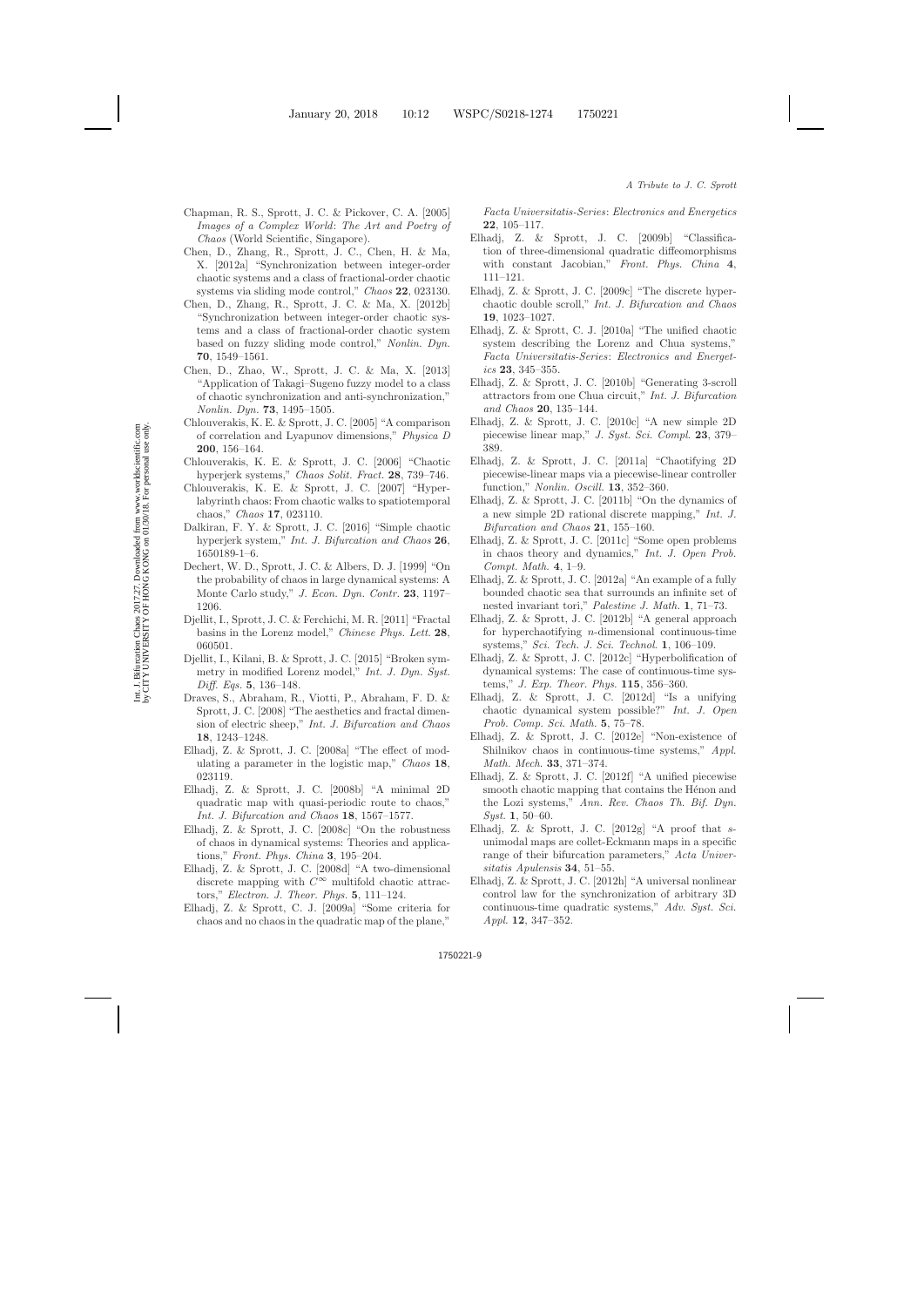- <span id="page-9-4"></span>Elhadj, Z. & Sprott, J. C. [2013a] "A rigorous determination of the overall period in the structure of a chaotic attractor," *Int. J. Bifurcation and Chaos* **23**, 1350046-1–4.
- <span id="page-9-3"></span>Elhadj, Z. & Sprott, J. C. [2013b] "About universal basins of attraction in high-dimensional systems," *Int. J. Bifurcation and Chaos* **23**, 1350197-1–7.
- <span id="page-9-5"></span>Elhadj, Z. & Sprott, J. C. [2013c] "On a conjecture about monomial H´enon mappings," *Int. J. Open Prob. Comp. Sci. Math.* **6**, 55–60.
- <span id="page-9-7"></span>Elhadj, Z. & Sprott, J. C. [2013d] "Simplest 3D continuous-time quadratic systems as candidates for generating multiscroll chaotic attractors," *Int. J. Bifurcation and Chaos* **23**, 1350120-1–6.
- <span id="page-9-6"></span>Elhadj, Z. & Sprott, J. C. [2013e] "Transformation of 4D dynamical systems to hyperjerk form," *Palestine J. Math.* **2**, 38–45.
- <span id="page-9-2"></span>Elhadj, Z. & Sprott, J. C. [2014] "Confirmation of persistent chaos in high dimensions," *Palestine J. Math.* **3**.
- <span id="page-9-27"></span>Ghomashchi, H., Esteki, A., Sprott, J. C. & Nasrabadi, A. M. [2010] "Identification of dynamic patterns of body sway during quiet standing: Is it a nonlinear process?" *Int. J. Bifurcation and Chaos* **20**, 1269–1278.
- <span id="page-9-28"></span>Ghomashchi, H., Esteki, A., Nasrabadi, A. M., Sprott, J. C. & BahrPeyma, F. [2011] "Dynamic patterns of postural fluctuations during quiet standing: A recurrence quantification approach," *Int. J. Bifurcation and Chaos* **21**, 1163–1172.
- <span id="page-9-25"></span>Gomes, O. & Sprott, J. C. [2017] "Sentiment-driven limit cycles and chaos," *J. Evol. Econ.*, pp. 1–32.
- <span id="page-9-14"></span>Gotthans, T., Sprott, J. C. & Petrzela, J. [2016] "Simple chaotic flow with circle and square equilibrium," *Int. J. Bifurcation and Chaos* **26**, 1650137-1–8.
- <span id="page-9-18"></span>Gottlieb, H. P. W. & Sprott, J. C. [2001] "Simplest driven conservative chaotic oscillator," *Phys. Lett. A* **291**, 385–388.
- <span id="page-9-30"></span>Goudarzi, S., Jafari, S., Moradi, M. H. & Sprott, J. C. [2016] "Narx prediction of some rare chaotic flows: Recurrent fuzzy functions approach," *Phys. Lett. A* **380**, 696–706.
- <span id="page-9-15"></span>Hens, C. R., Banerjee, R., Feudel, U. & Dana, S. K. [2012] "How to obtain extreme multistability in coupled dynamical systems," *Phys. Rev. E* **85**, 035202.
- <span id="page-9-22"></span>Hoover, W. G., Sprott, J. C. & Patra, P. K. [2015] "Ergodic time-reversible chaos for Gibbs' canonical oscillator," *Phys. Lett. A* **379**, 2935–2940.
- <span id="page-9-23"></span>Hoover, W. G., Hoover, C. G. & Sprott, J. C. [2016a] "Nonequilibrium systems: Hard disks and harmonic oscillators near and far from equilibrium," *Mol. Simul.* **42**, 1300–1316.
- <span id="page-9-24"></span>Hoover, W. G., Sprott, J. C. & Hoover, C. G. [2016b] "Adaptive Runge–Kutta integration for stiff systems: Comparing Nosé and Nosé–Hoover dynamics for the harmonic oscillator," *Am. J. Phys.* **84**, 786–794.
- Hoover, W. G., Sprott, J. C. & Hoover, C. G. [2016c] "Ergodicity of a singly-thermostated harmonic oscillator," *Commun. Nonlin. Sci. Numer. Simul.* **32**, 234– 240.
- <span id="page-9-21"></span>Horton, W., Weigel, R. S. & Sprott, J. C. [2001] "Chaos and the limits of predictability for the solar-winddriven Magnetosphere–Ionosphere system," *Phys. Plasmas* **8**, 2946–2952.
- <span id="page-9-10"></span>Jafari, S. & Sprott, J. C. [2013] "Simple chaotic flows with a line equilibrium," *Chaos Solit. Fract.* **57**, 79– 84.
- <span id="page-9-8"></span>Jafari, S., Sprott, J. C. & Golpayegani, S. M. R. H. [2013] "Elementary quadratic chaotic flows with no equilibria," *Phys. Lett. A* **377**, 699–702.
- <span id="page-9-29"></span>Jafari, S., Sprott, J. C., Pham, V.-T., Golpayegani, S. M. R. H. & Jafari, A. H. [2014] "A new cost function for parameter estimation of chaotic systems using return maps as fingerprints," *Int. J. Bifurcation and Chaos* **24**, 1450134-1–18.
- <span id="page-9-11"></span>Jafari, S. & Sprott, J. C. [2015] "Erratum to: "Simple chaotic flows with a line equilibrium" [chaos, solitons and fractals 57 (2013) 79–84]," *Chaos Solit. Fract.* **77**, 341–342.
- <span id="page-9-17"></span>Jafari, S., Nazarimehr, F., Sprott, J. C. & Golpayegani, S. M. R. H. [2015a] "Limitation of perpetual points for confirming conservation in dynamical systems," *Int. J. Bifurcation and Chaos* **25**, 1550182-1–6.
- <span id="page-9-9"></span>Jafari, S., Sprott, J. C. & Nazarimehr, F. [2015b] "Recent new examples of hidden attractors," *Eur. Phys. J.* **224**, 1469–1476.
- <span id="page-9-26"></span>Jafari, S., Sprott, J. C. & Golpayegani, S. M. R. H. [2016a] "Layla and Majnun: A complex love story," *Nonlin. Dyn.* **83**, 615–622.
- <span id="page-9-12"></span>Jafari, S., Sprott, J. C. & Molaie, M. [2016b] "A simple chaotic flow with a plane of equilibria," *Int. J. Bifurcation and Chaos* **26**, 1650098-1–6.
- <span id="page-9-13"></span>Jafari, S., Sprott, J. C., Pham, V.-T., Volos, C. & Li, C. [2016c] "Simple chaotic 3D flows with surfaces of equilibria," *Nonlin. Dyn.* **86**, 1349–1358.
- <span id="page-9-19"></span>Kiers, K., Klein, T., Kolb, J., Price, S. & Sprott, J. C. [2004a] "Chaos in a nonlinear analog computer," *Int. J. Bifurcation and Chaos* **14**, 2867–2873.
- <span id="page-9-20"></span>Kiers, K., Schmidt, D. & Sprott, J. C. [2004b] "Precision measurements of a simple chaotic circuit," *Am. J. Phys.* **72**, 503–509.
- <span id="page-9-1"></span>Kuznetsov, N. V., Leonov, G. A. & Vagaitsev, V. I. [2010] "Analytical-numerical method for attractor localization of generalized Chua's system," *IFAC Proc. Vol.* **43**, 29–33.
- <span id="page-9-0"></span>Kuznetsov, N. V., Leonov, G. A. & Seledzhi, S. M. [2011] "Hidden oscillations in nonlinear control systems," *IFAC Proc. Vol.* **44**, 2506–2510.
- <span id="page-9-16"></span>Lao, S.-K., Shekofteh, Y., Jafari, S. & Sprott, J. C. [2014] "Cost function based on Gaussian mixture model for parameter estimation of a chaotic circuit with a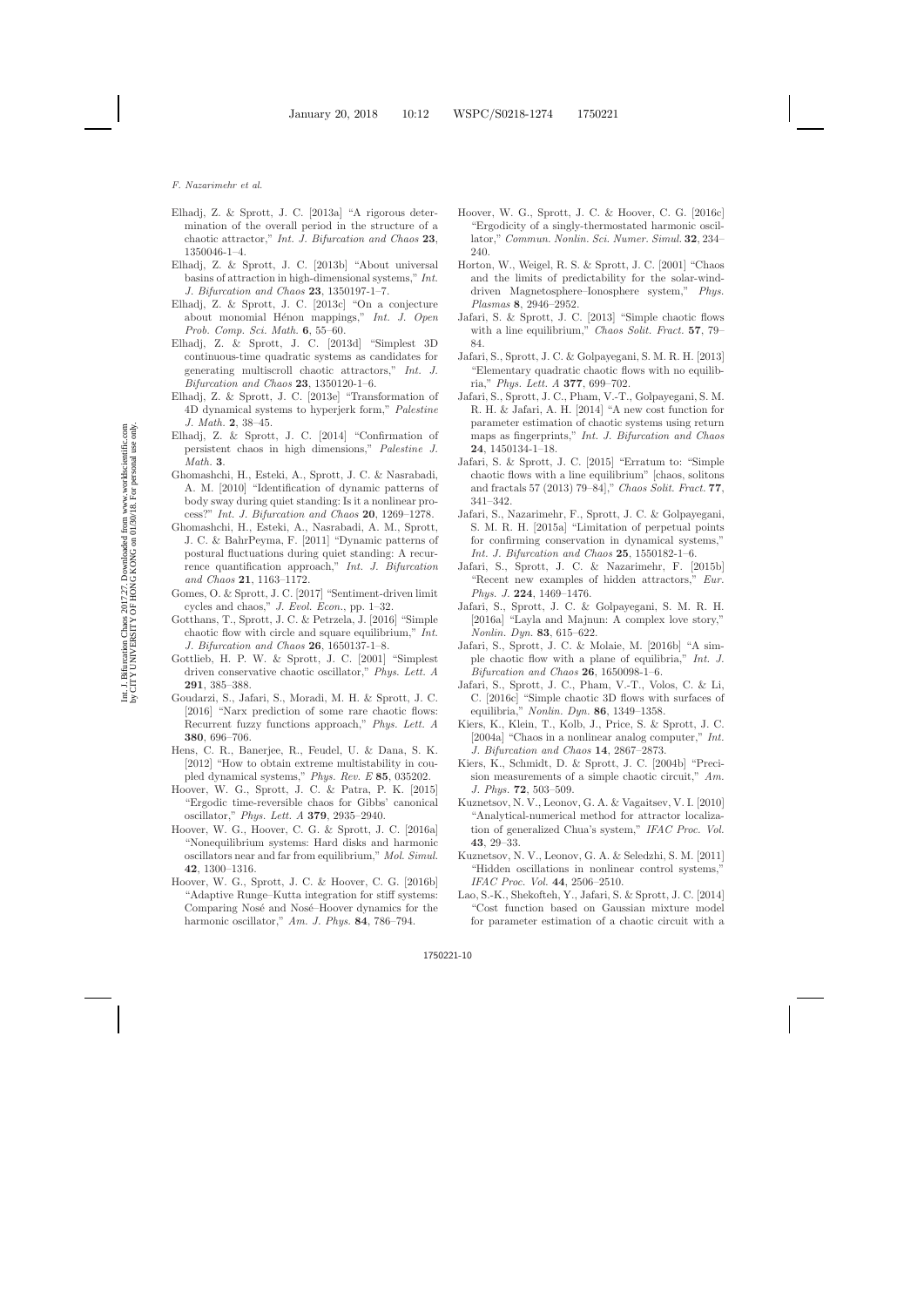hidden attractor," *Int. J. Bifurcation and Chaos* **24**, 1450010-1–11.

- <span id="page-10-4"></span>Leonov, G. A., Kuznetsov, N. V. & Vagaitsev, V. I. [2011] "Localization of hidden Chua's attractors," *Phys. Lett. A* **375**, 2230–2233.
- <span id="page-10-1"></span>Leonov, G. A. & Kuznetsov, N. V. [2011a] "Algorithms for searching for hidden oscillations in the Aizerman and Kalman problems," *Dokl. Math.* **84**, 475–481.
- Leonov, G. A. & Kuznetsov, N. V. [2011b] "Analyticalnumerical methods for investigation of hidden oscillations in nonlinear control systems," *IFAC Proc. Vol.* **44**, 2494–2505.
- <span id="page-10-5"></span>Leonov, G. A., Kuznetsov, N. V. & Vagaitsev, V. I. [2012] "Hidden attractor in smooth Chua systems," *Physica D* **241**, 1482–1486.
- <span id="page-10-6"></span>Leonov, G. A. & Kuznetsov, N. V. [2013a] "Analyticalnumerical methods for hidden attractors' localization: The 16th Hilbert problem, Aizerman and Kalman conjectures, and Chua circuits," 41–64.
- Leonov, G. A. & Kuznetsov, N. V. [2013b] "Hidden attractors in dynamical systems. From hidden oscillations in Hilbert–Kolmogorov, Aizerman, and Kalman problems to hidden chaotic attractor in Chua circuits," *Int. J. Bifurcation and Chaos* **23**, 1330002-1– 69.
- <span id="page-10-2"></span>Leonov, G. A. & Kuznetsov, N. V. [2014] "Hidden oscillations in dynamical systems. 16 Hilbert's problem, Aizerman's and Kalman's conjectures, hidden attractors in Chua's circuits," *J. Math. Sci.* **201**, 645–662.
- <span id="page-10-3"></span>Leonov, G. A., Kuznetsov, N. V., Kiseleva, M. A., Solovyeva, E. P. & Zaretskiy, A. M. [2014] "Hidden oscillations in mathematical model of drilling system actuated by induction motor with a wound rotor," *Nonlin. Dyn.* **77**, 277–288.
- <span id="page-10-28"></span>Li, C. & Sprott, J. C. [2013a] "Amplitude control approach for chaotic signals," *Nonlin. Dyn.* **73**, 1335– 1341.
- <span id="page-10-12"></span>Li, C. & Sprott, J. C. [2013b] "Multistability in a butterfly flow," *Int. J. Bifurcation and Chaos* **23**, 1350199- 1–10.
- <span id="page-10-13"></span>Li, C. & Sprott, J. C. [2014a] "Chaotic flows with a single nonquadratic term," *Phys. Lett. A* **378**, 178–183.
- <span id="page-10-9"></span>Li, C. & Sprott, J. C. [2014b] "Coexisting hidden attractors in a 4D simplified Lorenz system," *Int. J. Bifurcation and Chaos* **24**, 1450034-1–12.
- <span id="page-10-26"></span>Li, C. & Sprott, J. C. [2014c] "Finding coexisting attractors using amplitude control," *Nonlin. Dyn.* **78**, 2059– 2064.
- <span id="page-10-21"></span>Li, C. & Sprott, J. C. [2014d] "Multistability in the Lorenz system: A broken butterfly," *Int. J. Bifurcation and Chaos* **24**, 1450131-1–7.
- <span id="page-10-14"></span>Li, C., Sprott, J. C. & Thio, W. [2014a] "Bistability in a hyperchaotic system with a line equilibrium," *J. Exp. Theor. Phys.* **118**, 494–500.
- <span id="page-10-15"></span>Li, C., Sprott, J. C., Thio, W. & Zhu, H. [2014b] "A new piecewise linear hyperchaotic circuit," *IEEE Trans. Circuits Syst.-II* **61**, 977–981.
- <span id="page-10-25"></span>Li, C., Hu, W., Sprott, J. C. & Wang, X. [2015a] "Multistability in symmetric chaotic systems," *Eur. Phys. J.* **224**, 1493–1506.
- <span id="page-10-10"></span>Li, C., Pehlivan, I., Sprott, J. C. & Akgul, A. [2015b] "A novel four-wing strange attractor born in bistability," *IEICE Electron. Express* **12**, 20141116.
- <span id="page-10-22"></span>Li, C., Sprott, J. C. & Thio, W. [2015c] "Linearization of the Lorenz system," *Phys. Lett. A* **379**, 888–893.
- <span id="page-10-29"></span>Li, C., Sprott, J. C., Yuan, Z. & Li, H. [2015d] "Constructing chaotic systems with total amplitude control," *Int. J. Bifurcation and Chaos* **25**, 1530025-1– 14.
- <span id="page-10-11"></span>Li, C., Pehlivan, I. & Sprott, J. C. [2016a] "Amplitudephase control of a novel chaotic attractor," *Turkish J. Electr. Engin. Comput. Sci.* **24**, 1–11.
- <span id="page-10-27"></span>Li, C., Sprott, J. C. & Xing, H. [2016b] "Crisis in amplitude control hides in multistability," *Int. J. Bifurcation and Chaos* **26**, 1650233-1–11.
- <span id="page-10-7"></span>Li, C., Sprott, J. C. & Xing, H. [2016c] "Hypogenetic chaotic jerk flows," *Phys. Lett. A* **380**, 1172–1177.
- <span id="page-10-20"></span>Li, C., Sprott, J. C., Akgul, A., Iu, H. H. C. & Zhao, Y. [2017a] "A new chaotic oscillator with free control," *Chaos* **27**, 083101.
- <span id="page-10-17"></span>Li, C., Sprott, J. C., Hu, W. & Xu, Y. [2017b] "Infinite multistability in a self-reproducing chaotic system," *Int. J. Bifurcation and Chaos* **27**, 1750160-1–11.
- <span id="page-10-19"></span>Li, C., Sprott, J. C. & Mei, Y. [2017c] "An infinite 2D lattice of strange attractors," *Nonlin. Dyn.* **89**, 2629– 2639.
- <span id="page-10-18"></span>Li, C., Sprott, J. C. & Xing, H. [2017d] "Constructing chaotic systems with conditional symmetry," *Nonlin. Dyn.* **87**, 1351–1358.
- <span id="page-10-16"></span>Li, C. & Sprott, J. C. [2016] "Variable-boostable chaotic flows," *Optik-Int. J. Light and Electron. Opt.* **127**, 10389–10398.
- <span id="page-10-8"></span><span id="page-10-0"></span>Linz, S. J. & Sprott, J. C. [1999] "Elementary chaotic flow," *Phys. Lett. A* **259**, 240–245.
- <span id="page-10-30"></span>Liu, J., Liu, S. & Sprott, J. C. [2016] "Adaptive complex modified hybrid function projective synchronization of different dimensional complex chaos with uncertain complex parameters," *Nonlin. Dyn.* **83**, 1109–1121.
- <span id="page-10-23"></span>Marshall, D. & Sprott, J. C. [2009] "Simple driven chaotic oscillators with complex variables," *Chaos* **19**, 013124.
- <span id="page-10-24"></span>Marshall, D. & Sprott, J. C. [2010] "Simple conservative, autonomous, second-order chaotic complex variable systems," *Int. J. Bifurcation and Chaos* **20**, 697– 702.
- <span id="page-10-31"></span>Maus, A. & Sprott, J. C. [2011] "Neural network method for determining embedding dimension of a time series," *Commun. Nonlin. Sci. Numer. Simul.* **16**, 3294–3302.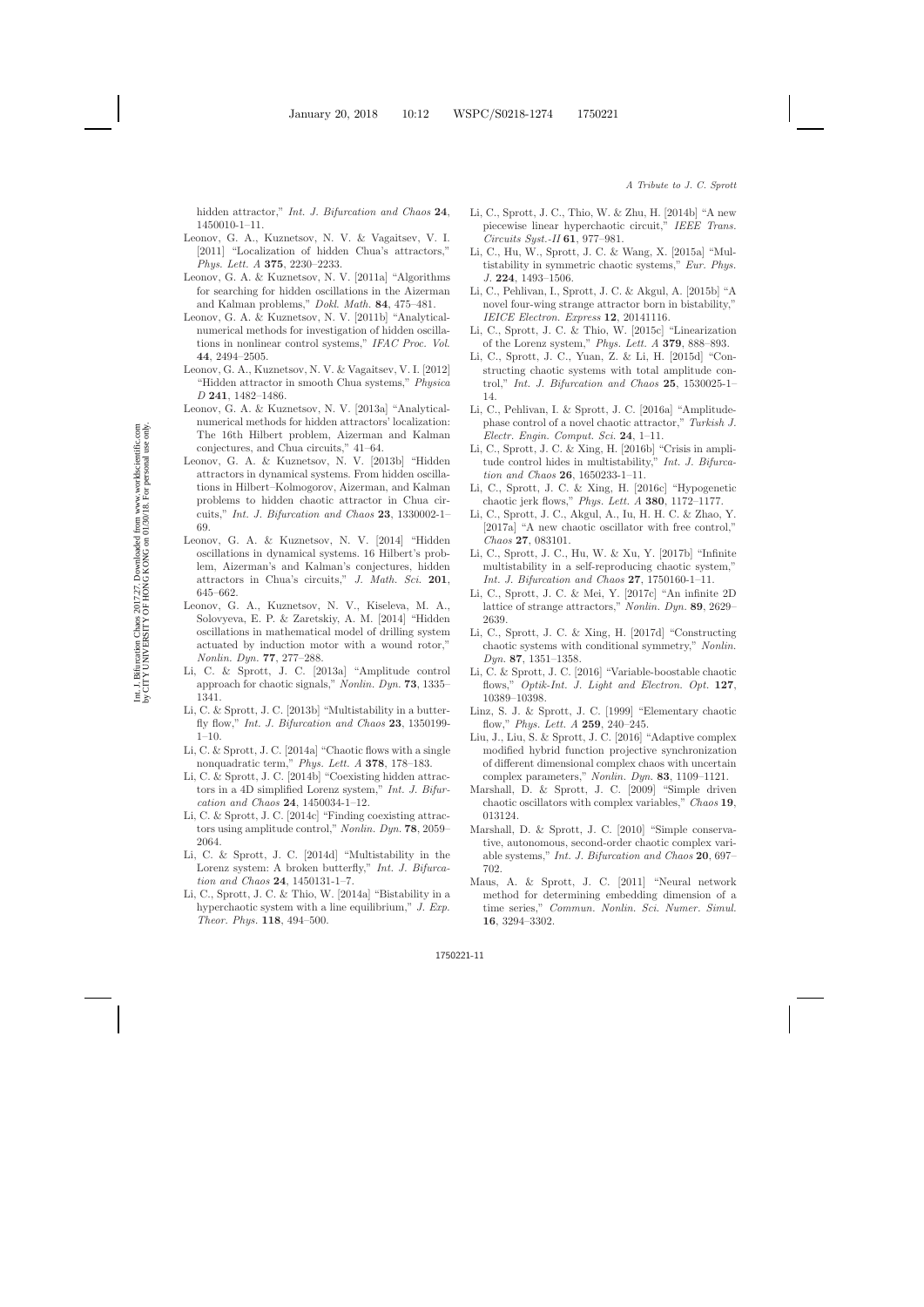- <span id="page-11-37"></span>Maus, A. & Sprott, J. C. [2013] "Evaluating Lyapunov exponent spectra with neural networks," *Chaos Solit. Fract.* **51**, 13–21.
- <span id="page-11-31"></span>Meloon, B. & Sprott, J. C. [1997] "Quantification of determinism in music using iterated function systems," *Empir. Stud. Arts* **15**, 3–13.
- <span id="page-11-34"></span>Mirus, K. A. & Sprott, J. C. [1999a] "Controlling chaos in a high dimensional system with periodic parametric perturbations," *Phys. Lett. A* **254**, 275–278.
- <span id="page-11-17"></span>Mirus, K. A. & Sprott, J. C. [1999b] "Controlling chaos in low- and high-dimensional systems with periodic parametric perturbations," *Phys. Rev. E* **59**, 5313.
- <span id="page-11-12"></span>Molaie, M., Jafari, S., Sprott, J. C. & Golpayegani, S. M. R. H. [2013] "Simple chaotic flows with one stable equilibrium," *Int. J. Bifurcation and Chaos* **23**, 1350188-1–7.
- <span id="page-11-32"></span>Molaie, M., Falahian, R., Gharibzadeh, S., Jafari, S. & Sprott, J. C. [2014a] "Artificial neural networks: Powerful tools for modeling chaotic behavior in the nervous system," *Front. Comput. Neurosci.* **8**, 241–243.
- <span id="page-11-39"></span>Molaie, M., Jafari, S., Moradi, M. H., Sprott, J. C. & Golpayegani, S. M. R. H. [2014b] "A chaotic viewpoint on noise reduction from respiratory sounds," *Biomed. Sign. Process. Contr.* **10**, 245–249.
- <span id="page-11-10"></span>Munmuangsaen, B., Srisuchinwong, B. & Sprott, J. C. [2011] "Generalization of the simplest autonomous chaotic system," *Phys. Lett. A* **375**, 1445–1450.
- <span id="page-11-13"></span>Munmuangsaen, B., Sprott, J. C., Thio, W. J.-C., Buscarino, A. & Fortuna, L. [2015] "A simple chaotic flow with a continuously adjustable attractor dimension," *Int. J. Bifurcation and Chaos* **25**, 1530036-1–12.
- <span id="page-11-38"></span>Nazarimehr, F., Jafari, S., Golpayegani, S. M. R. H. & Sprott, J. C. [2017a] "Can Lyapunov exponent predict critical transitions in biological systems?" *Nonlin. Dyn.* **88**, 1493–1500.
- <span id="page-11-15"></span>Nazarimehr, F., Jafari, S., Golpayegani, S. M. R. H. & Sprott, J. C. [2017b] "Categorizing chaotic flows from the viewpoint of fixed points and perpetual points," *Int. J. Bifurcation and Chaos* **27**, 1750023-1–8.
- <span id="page-11-16"></span>Nazarimehr, F., Saedi, B., Jafari, S. & Sprott, J. C. [2017c] "Are perpetual points sufficient for locating hidden attractors?" *Int. J. Bifurcation and Chaos* **27**, 1750037-1–7.
- <span id="page-11-28"></span>Patra, P. K., Sprott, J. C., Hoover, W. G. & Hoover, C. G. [2015] "Deterministic time-reversible thermostats: Chaos, ergodicity, and the zeroth law of thermodynamics," *Mol. Phys.* **113**, 2863–2872.
- <span id="page-11-29"></span>Patra, P. K., Hoover, W. G., Hoover, C. G. & Sprott, J. C. [2016] "The equivalence of dissipation from Gibbs entropy production with phase-volume loss in ergodic heat-conducting oscillators," *Int. J. Bifurcation and Chaos* **26**, 1650089-1–11.
- <span id="page-11-27"></span>Piper, J. R. & Sprott, J. C. [2010] "Simple autonomous chaotic circuits," *IEEE Trans. Circuits Syst.-II* **57**, 730–734.
- <span id="page-11-14"></span>Prasad, A. [2015] "Existence of perpetual points in nonlinear dynamical systems and its applications," *Int. J. Bifurcation and Chaos* **25**, 1530005-1–10.
- <span id="page-11-35"></span>Rowlands, G. & Sprott, J. C. [1992] "Extraction of dynamical equations from chaotic data," *Physica D* **58**, 251–259.
- <span id="page-11-11"></span>Rowlands, G. & Sprott, J. C. [2008] "A simple diffusion model showing anomalous scaling," *Phys. Plasmas* **15**, 082308.
- <span id="page-11-33"></span>Shekofteh, Y., Jafari, S., Sprott, J. C., Golpayegani, S. M. R. H. & Almasganj, F. [2015] "A Gaussian mixture model based cost function for parameter estimation of chaotic biological systems," *Commun. Nonlin. Sci. Numer. Simul.* **20**, 469–481.
- <span id="page-11-25"></span>Sprott, J. C. [1981] *Introduction to Modern Electronics* (John Wiley & Sons).
- <span id="page-11-19"></span>Sprott, J. C. [1992] "Simple programs create 3D images," *Comp. Phys.* **6**, 132–138.
- <span id="page-11-6"></span>Sprott, J. C. [1993a] "Automatic generation of strange attractors," *Comp. Graph.* **17**, 325–332.
- <span id="page-11-0"></span>Sprott, J. C. [1993b] "How common is chaos?" *Phys. Lett. A* **173**, 21–24.
- <span id="page-11-1"></span>Sprott, J. C. [1993c] *Strange Attractors*: *Creating Patterns in Chaos* (M&T Books, NY).
- <span id="page-11-5"></span>Sprott, J. C. [1994a] "Predicting the dimension of strange attractors," *Phys. Lett. A* **192**, 355– 360.
- <span id="page-11-7"></span><span id="page-11-2"></span>Sprott, J. C. [1994b] "Some simple chaotic flows," *Phys. Rev. E* **50**, R647.
- <span id="page-11-23"></span>Sprott, J. C. & Pickover, C. A. [1995] "Automatic generation of general quadratic map basins," *Comp. Graph.* **19**, 309–313.
- <span id="page-11-24"></span>Sprott, J. C. [1996] "Strange attractor symmetric icons," *Comp. Graph.* **20**, 325–332.
- <span id="page-11-22"></span>Sprott, J. C. & Pickover, C. A. [1997] "Scientific visualization in mathematics and physics," *Interactions* **4**, 78–79.
- <span id="page-11-8"></span><span id="page-11-3"></span>Sprott, J. C. [1997a] "Simplest dissipative chaotic flow," *Phys. Lett. A* **228**, 271–274.
- <span id="page-11-9"></span><span id="page-11-4"></span>Sprott, J. C. [1997b] "Some simple chaotic jerk functions," *Am. J. Phys.* **65**, 537–543.
- <span id="page-11-20"></span><span id="page-11-18"></span>Sprott, J. C. [1998] "Artificial neural net attractors," *Comp. Graph.* **22**, 143–149.
- <span id="page-11-26"></span>Sprott, J. C. [2000a] "A new class of chaotic circuit," *Phys. Lett. A* **266**, 19–23.
- Sprott, J. C. [2000b] "Simple chaotic systems and circuits," *Am. J. Phys.* **68**, 758–763.
- <span id="page-11-21"></span>Sprott, J. C. [2001] "Can a computer produce and critique art?" *Leonardo* **34**, 369–369.
- <span id="page-11-36"></span>Sprott, J. C. & Rowlands, G. [2001] "Improved correlation dimension calculation," *Int. J. Bifurcation and Chaos* **11**, 1865–1880.
- <span id="page-11-30"></span>Sprott, J. C., Bolliger, J. & Mladenoff, D. J. [2002] "Selforganized criticality in forest-landscape evolution," *Phys. Lett. A* **297**, 267–271.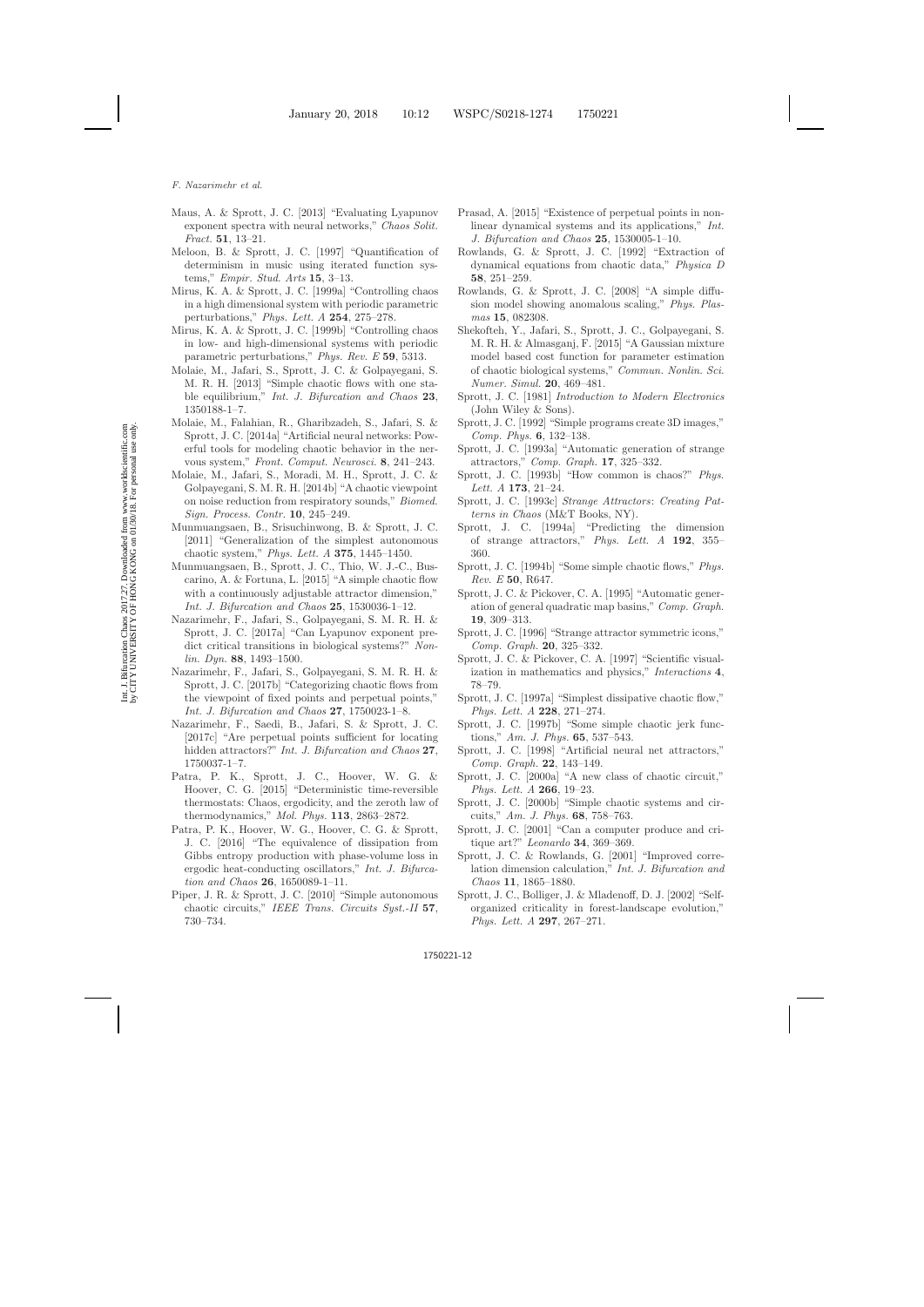- <span id="page-12-43"></span>Sprott, J. C. [2003] *Chaos and Time-Series Analysis*, Vol. 69 (Oxford University Press, Oxford).
- <span id="page-12-29"></span>Sprott, J. C. [2004a] "Can a monkey with a computer create art," *Nonlin. Dyn. Psychol. Life Sci.* **8**, 103– 114.
- <span id="page-12-33"></span>Sprott, J. C. [2004b] "Competition with evolution in ecology and finance," *Phys. Lett. A* **325**, 329–333.
- <span id="page-12-34"></span>Sprott, J. C. [2004c] "Dynamical models of love," *Nonlin. Dyn. Psychol. Life Sci.* **8**, 303–314.
- <span id="page-12-36"></span>Sprott, J. C. [2005] "Dynamical models of happiness," *Nonlin. Dyn. Psychol. Life Sci.* **9**, 23–36.
- <span id="page-12-42"></span><span id="page-12-39"></span>Sprott, J. C., Vano, J. A., Wildenberg, J. C., Anderson, M. B. & Noel, J. K. [2005a] "Coexistence and chaos in complex ecologies," *Phys. Lett. A* **335**, 207–212.
- <span id="page-12-23"></span>Sprott, J. C., Wildenberg, J. C. & Azizi, Y. [2005b] "A simple spatiotemporal chaotic Lotka–Volterra model," *Chaos Solit. Fract.* **26**, 1035–1043.
- <span id="page-12-6"></span>Sprott, J. C. [2006a] "Complex behavior of simple systems," *Unifying Themes in Complex Systems*, pp. 3–11.
- <span id="page-12-26"></span><span id="page-12-24"></span>Sprott, J. C. [2006b] "High-dimensional dynamics in the delayed H´enon map," *Electron. J. Theor. Phys.* **3**, 19–35.
- <span id="page-12-14"></span>Sprott, J. C. & Chlouverakis, K. E. [2007] "Labyrinth chaos," *Int. J. Bifurcation and Chaos* **17**, 2097–2108.
- <span id="page-12-3"></span>Sprott, J. C. [2007a] "Maximally complex simple attractors," *Chaos* **17**, 033124.
- <span id="page-12-25"></span>Sprott, J. C. [2007b] "A simple chaotic delay differential equation," *Phys. Lett. A* **366**, 397–402.
- <span id="page-12-35"></span>Sprott, J. C. [2008a] "Predator–prey dynamics for rabbits, trees, and romance," *Unifying Themes in Complex Systems IV* (Springer), pp. 231–238.
- <span id="page-12-2"></span>Sprott, J. C. [2008b] "Simple models of complex chaotic systems," *Am. J. Phys.* **76**, 474–480.
- <span id="page-12-41"></span>Sprott, J. C. [2009a] "Anti-Newtonian dynamics," *Am. J. Phys.* **77**, 783–787.
- <span id="page-12-16"></span>Sprott, J. C. [2009b] "Simplifications of the Lorenz attractor," *Nonlin. Dyn. Psychol. Life Sci.* **13**, 271.
- <span id="page-12-5"></span><span id="page-12-0"></span>Sprott, J. C. [2010] *Elegant Chaos*: *Algebraically Simple Chaotic Flows* (World Scientific, Singapore).
- <span id="page-12-37"></span>Sprott, J. C. [2011a] "Chaos in easter island ecology," *Nonlin. Dyn. Psychol. Life Sci.* **15**, 445–454.
- <span id="page-12-30"></span>Sprott, J. C. [2011b] "A new chaotic jerk circuit," *IEEE Trans. Circuits Syst.-II* **58**, 240–243.
- <span id="page-12-4"></span>Sprott, J. C. [2011c] "A proposed standard for the publication of new chaotic systems," *Int. J. Bifurcation and Chaos* **21**, 2391–2394.
- <span id="page-12-38"></span><span id="page-12-22"></span>Sprott, J. C. [2012] "Spatiotemporal chaos in easter island ecology," *Nonlin. Dyn. Psychol. Life Sci.* **16**, 387–395.
- <span id="page-12-40"></span>Sprott, J. C. [2013] "Is chaos good for learning," *Nonlin. Dyn. Psychol. Life Sci.* **17**, 223–232.
- <span id="page-12-9"></span>Sprott, J. C., Wang, X. & Chen, G. [2013] "Coexistence of point, periodic and strange attractors," *Int. J. Bifurcation and Chaos* **23**, 1350093-1–5.
- <span id="page-12-11"></span>Sprott, J. C. & Li, C. [2014] "Comment on how to obtain extreme multistability in coupled dynamical systems," *Phys. Rev. E* **89**, 066901.
- <span id="page-12-31"></span>Sprott, J. C., Hoover, W. G. & Hoover, C. G. [2014] "Heat conduction, and the lack thereof, in time-reversible dynamical systems: Generalized Nosé-Hoover oscillators with a temperature gradient," *Phys. Rev. E* **89**, 042914.
- <span id="page-12-12"></span>Sprott, J. C. [2014a] "A dynamical system with a strange attractor and invariant tori," *Phys. Lett. A* **378**, 1361–1363.
- <span id="page-12-10"></span>Sprott, J. C. [2014b] "Simplest chaotic flows with involutional symmetries," *Int. J. Bifurcation and Chaos* **24**, 1450009-1–9.
- <span id="page-12-28"></span>Sprott, J. C. & Xiong, A. [2015] "Classifying and quantifying basins of attraction," *Chaos* **25**, 083101.
- <span id="page-12-8"></span>Sprott, J. C., Jafari, S., Pham, V.-T. & Hosseini, Z. S. [2015] "A chaotic system with a single unstable node," *Phys. Lett. A* **379**, 2030–2036.
- <span id="page-12-20"></span>Sprott, J. C. [2015a] "New chaotic regimes in the Lorenz and Chen systems," *Int. J. Bifurcation and Chaos* **25**, 1550033-1–7.
- <span id="page-12-13"></span>Sprott, J. C. [2015b] "Strange attractors with various equilibrium types," *Eur. Phys. J.* **224**, 1409–1419.
- <span id="page-12-1"></span>Sprott, J. C. [2015c] "Symmetric time-reversible flows with a strange attractor," *Int. J. Bifurcation and Chaos* **25**, 1550078-1–7.
- <span id="page-12-27"></span>Sprott, J. C. & Li, C. [2017] "Asymmetric bistability in the R¨ossler system," *Acta Phys. Polon. B* **48**, 97–107.
- <span id="page-12-15"></span>Sprott, J. C., Jafari, S., Khalaf, A. J. M. & Kapitaniak, T. [2017] "Megastability: Coexistence of a countable infinity of nested attractors in a periodicallyforced oscillator with spatially-periodic damping," *Eur. Phys. J.* **226**, 1979–1985.
- <span id="page-12-17"></span>Sun, K. & Sprott, J. C. [2009a] "Dynamics of a simplified Lorenz system," *Int. J. Bifurcation and Chaos* **19**, 1357–1366.
- <span id="page-12-7"></span>Sun, K. & Sprott, J. C. [2009b] "A simple jerk system with piecewise exponential nonlinearity," *Int. J. Nonlin. Sci. Numer. Simul.* **10**, 1443–1450.
- <span id="page-12-21"></span>Sun, K. & Sprott, J. C. [2010] "Periodically forced chaotic system with signum nonlinearity," *Int. J. Bifurcation and Chaos* **20**, 1499–1507.
- <span id="page-12-18"></span>Sun, K., Wang, X. & Sprott, J. C. [2010] "Bifurcations and chaos in fractional-order simplified Lorenz system," *Int. J. Bifurcation and Chaos* **20**, 1209– 1219.
- <span id="page-12-19"></span>Sun, K., Liu, X., Zhu, C. & Sprott, J. C. [2012] "Hyperchaos and hyperchaos control of the sinusoidally forced simplified Lorenz system," *Nonlin. Dyn.* **69**, 1383–1391.
- <span id="page-12-32"></span>Suwannasen, O., Allen, M. A. & Sprott, J. C. [2016] "The speed of reaction–diffusion fronts on fractals: Testing the Campos–M´endez–Fort formula," *ScienceAsia* **42**, 33–39.